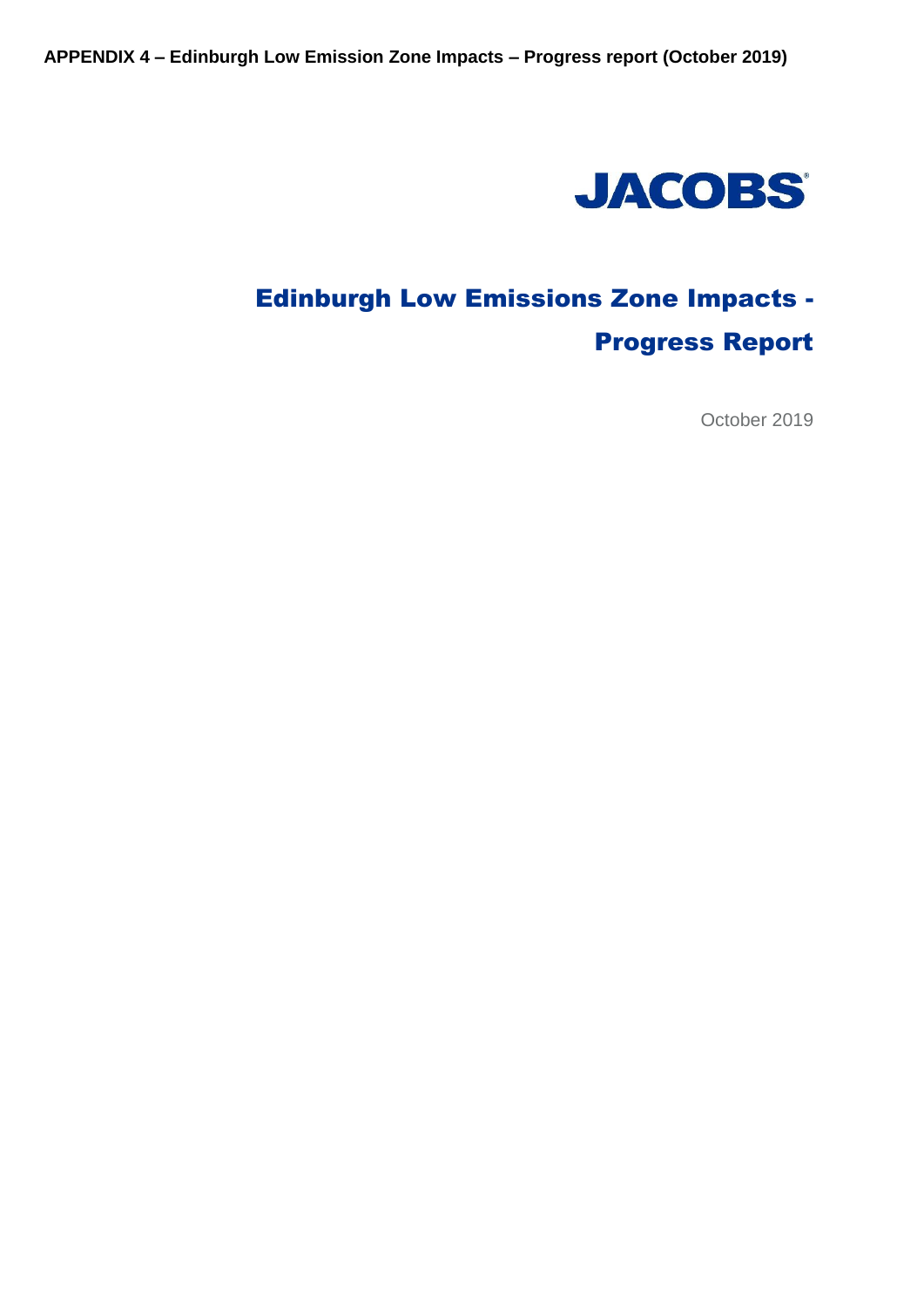# **JACOBS®**

| $\mathbf 1$ . |                                                                  |  |
|---------------|------------------------------------------------------------------|--|
| 2.            | Approach to identifying the wider impacts of introducing a LEZ 4 |  |
| 3.            |                                                                  |  |
| $\mathbf{4}$  |                                                                  |  |
| 4.1           |                                                                  |  |
| 4.2           |                                                                  |  |
| 4.3           |                                                                  |  |
| 4.4           |                                                                  |  |
| 4.5           |                                                                  |  |
| 4.6           |                                                                  |  |
| 5.            |                                                                  |  |
| 5.1           |                                                                  |  |
| 5.2           |                                                                  |  |
| 5.3           |                                                                  |  |
| 5.4           |                                                                  |  |
| 6.            |                                                                  |  |
| 6.1           |                                                                  |  |
| 6.2           |                                                                  |  |
| 6.3           |                                                                  |  |
| 6.4           |                                                                  |  |
| 6.5           |                                                                  |  |
|               |                                                                  |  |

Appendix A NHS Lothian Integrated Impacts Assessment Flow Chart ..................................21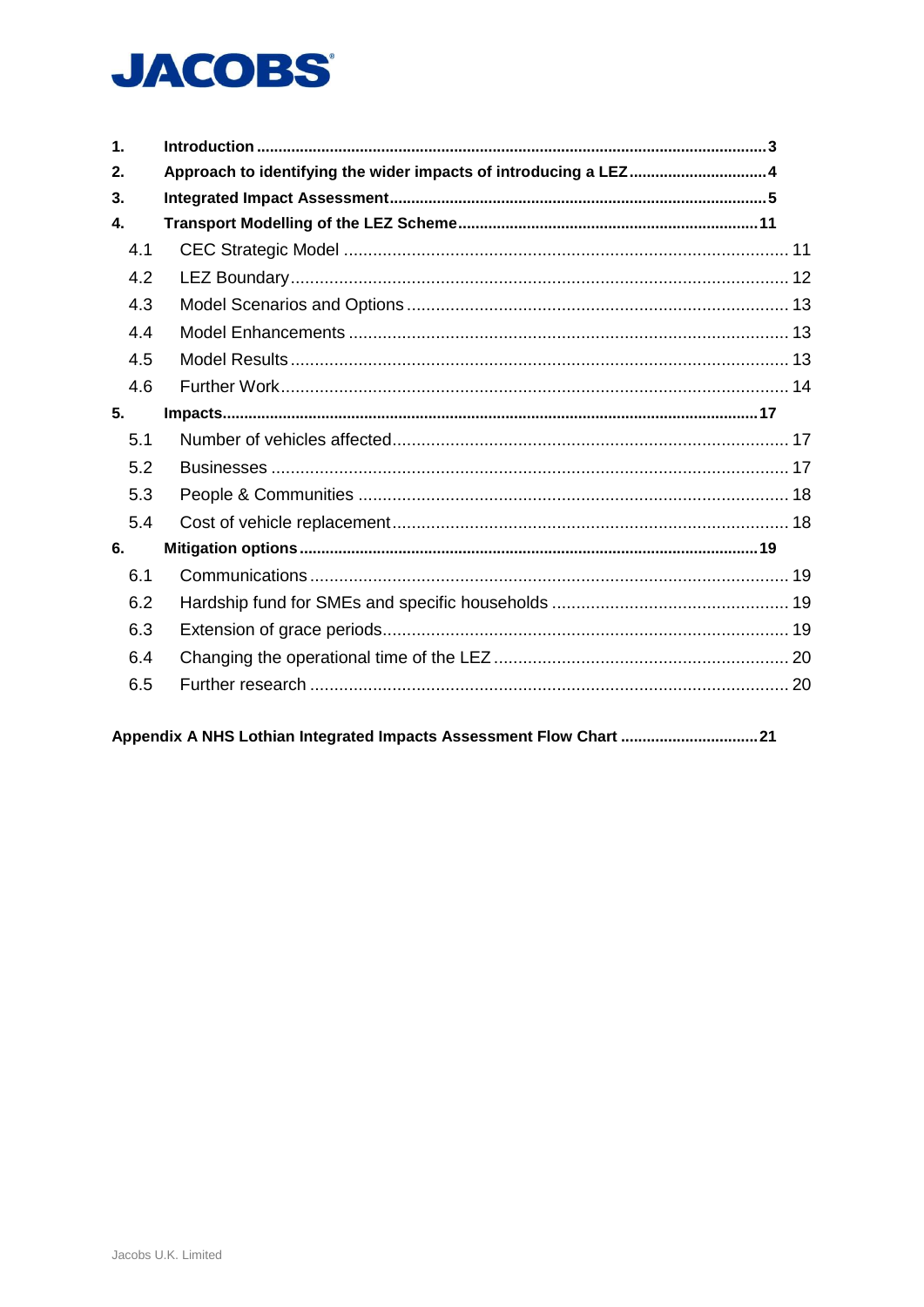

# <span id="page-2-0"></span>**1. Introduction**

In 2015, the Scottish Government made a commitment to significantly improve Scotland's air quality through the Cleaner Air for Scotland strategy; alongside this, the Programme for Government 2017-18 committed<sup>1</sup> to introduce LEZs in Aberdeen, Dundee, Edinburgh and Glasgow by 2020. In addition, the City of Edinburgh Council (CEC) committed<sup>2</sup> to improving the city's air quality and health through the introduction of a LEZ.

The Scottish Government and Local Authorities must reduce NO<sub>2</sub> concentrations to below annual average NO<sub>2</sub> of 40 μgm-3, in order to comply with the legislation. $34$ , Edinburgh has five Air Quality Management Areas declared for exceedance of legal limits due to road traffic. A LEZ restricts entry to an area by setting an emission standard as a requirement, this means the LEZ can achieve a reduction in NO<sup>2</sup> concentrations by improving the Euro emission standard of vehicles that enter the area.

The Transport (Scotland) Bill was introduced to the Scottish Parliament in June 2018 and is currently progressing through the Parliamentary process. This will provide legislation that enables the creation and civil enforcement of LEZs. The Bill will allow the Scottish Government to set (through regulations) consistent national standards for key aspects of LEZs including emissions, penalties, certain exemptions and parameters for grace periods. Local Authorities will then have the powers to create, enforce, operate or revoke a LEZ, and to design the boundary and vehicle scope of their LEZ.<sup>5</sup>

The emission standards for Scotland LEZs are to be set through regulation, and are expected to be Euro 6/VI for diesel vehicles and Euro 4 for petrol vehicles. This is consistent with other cities such as London, Manchester, and Birmingham.

Between May and July 2019, the Council publicly consulted on LEZ proposals in Edinburgh including a city centre zone boundary applying to all vehicle types and a city-wide boundary applying to commercial vehicles (buses, coaches, taxi and private hire, light and heavy goods vehicles). The consultation also set out proposals for when enforcement would start, as set out in Table 1 below.

| Edinburgh LEZ Scheme implemented by end of 2020 |                       |                                               |  |
|-------------------------------------------------|-----------------------|-----------------------------------------------|--|
| <b>Vehicle type Grace Period</b>                | <b>Grace Period</b>   | <b>Extended Grace Period for</b><br>residents |  |
| <b>City centre boundary</b>                     |                       |                                               |  |
| Bus / coaches                                   | 1 year (End of 2021)  |                                               |  |
| Commercial vehicles                             | year (End of 2021)    |                                               |  |
| Cars                                            | 4 years (End of 2024) | 1 year (End of 2025)                          |  |
| <b>City wide boundary</b>                       |                       |                                               |  |
| Bus / coaches                                   | 3 years (End of 2023) |                                               |  |
| Commercial vehicles                             | 3 years (End of 2023) |                                               |  |

#### **Table 1: Edinburgh LEZ implementation timeline**

The analysis sets out the impacts arising from the introduction of a LEZ as proposed for public consultation in 2019. The findings will inform further development of LEZ proposals in Edinburgh and wider mitigation measures.

<sup>2</sup> City of Edinburgh Council, 2018, [http://www.edinburgh.gov.uk/info/20141/council\\_pledges/694/deliver\\_a\\_sustainable\\_future](http://www.edinburgh.gov.uk/info/20141/council_pledges/694/deliver_a_sustainable_future) <sup>3</sup> Department for Environment, Food & Rural Affairs, 2011, *Air Quality Strategy for England, Scotland, Wales and Northern Ireland – Local Air Quality Management,* [https://www.gov.uk/government/publications/the-air-quality-strategy-for-england-](https://www.gov.uk/government/publications/the-air-quality-strategy-for-england-scotland-wales-and-northern-ireland-volume-1)

[scotland-wales-and-northern-ireland-volume-1](https://www.gov.uk/government/publications/the-air-quality-strategy-for-england-scotland-wales-and-northern-ireland-volume-1) <sup>4</sup> Scottish Government, 2010, *The Air Quality Standards (Scotland) Regulations 2010*, <http://www.legislation.gov.uk/ssi/2010/204/schedule/2>

<sup>1</sup> Scottish Government, 2017,<https://www.gov.scot/publications/nation-ambition-governments-programme-scotland-2017-18/>

<sup>5</sup> https://www.lowemissionzones.scot/development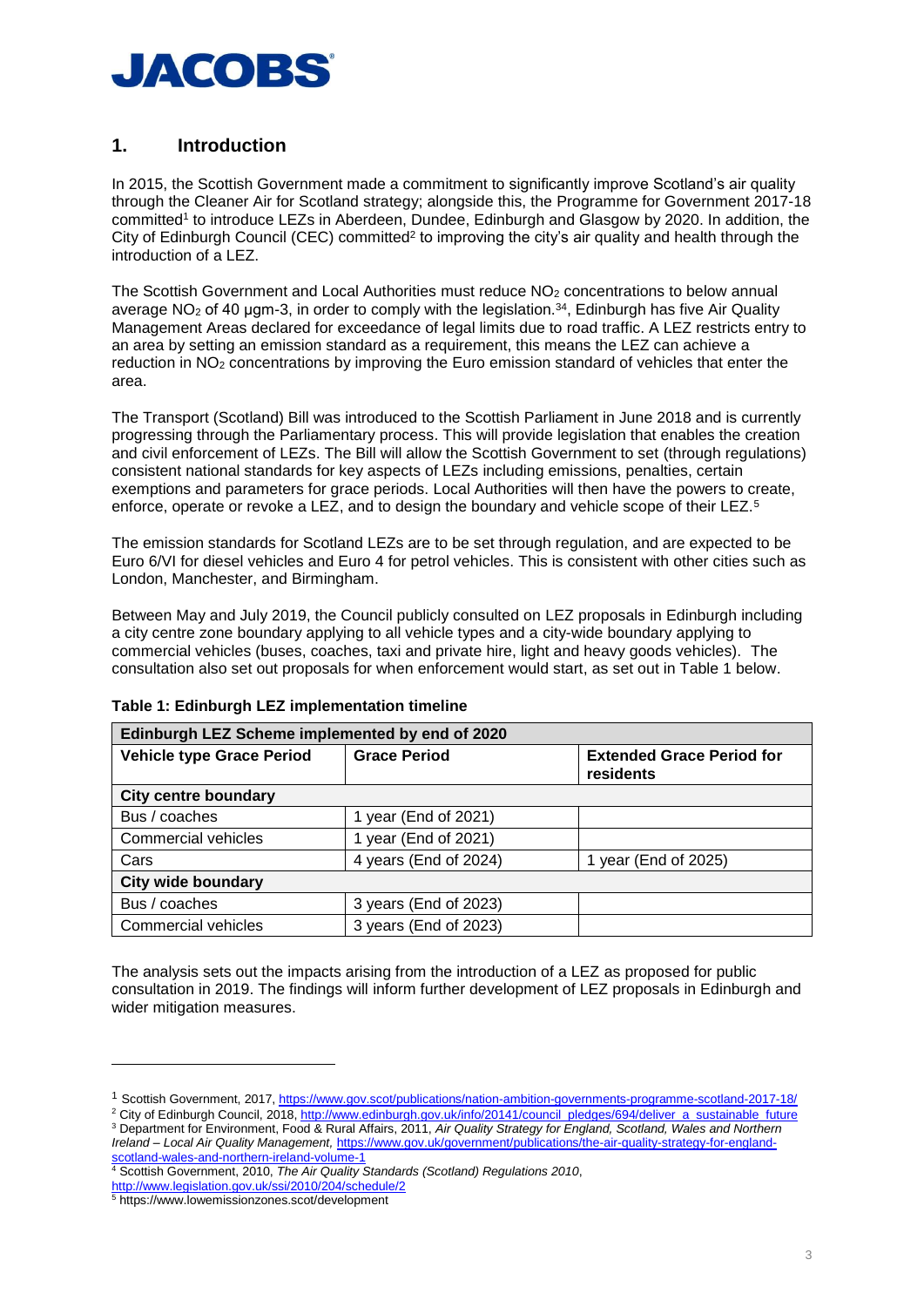

# <span id="page-3-0"></span>**2. Approach to identifying the wider impacts of introducing a LEZ**

A range of skills and expertise including transport modellers, economists, and integrated impact assessors have contributed to the identification of wider impacts of introducing a LEZ in Edinburgh. A number of data sets and analytical approaches have been used to identify the impacts set out in this report:

- Datasets
	- $\circ$  This was especially relevant for understanding the levels of compliance with emission standards, vehicle types, and numbers of vehicles which would be affected by the LEZ. Analysis used traffic data collected in November 2016 and June 2019 (collected as inputs to Edinburgh's Air Quality Model) for City Centre Boundary, DVLA data from 2018 for the City Wide Boundary.
- **Modelling** 
	- $\circ$  Edinburgh-specific air quality model (run for CEC by the Scottish Environmental Protection Agency (SEPA)), in line with the National Modelling Framework<sup>6</sup>
	- o Edinburgh specific transport modelling was carried out using CEC's strategic VISUM model suite of the city centre using a 2016 base year and two forecast years for 2022 and 2032. These have been generated from planning forecasts, agreed with CEC, and were last updated in summer 2017.
- Frameworks and guidance
	- Scottish Government's National Low Emission Framework<sup>7</sup> (NLEF), UK Government's Joint Air Quality Unit (JAQU) guidance<sup>8</sup>, NHS Lothian's integrated impact assessment (IIA) guidance<sup>9</sup>.
- Knowledge from similar projects across the UK
	- o Experience from analysts' previous work on London, Manchester and Birmingham air quality interventions in identifying impacts Edinburgh's LEZ may have.
- Case studies

-

 $\circ$  Discussing LEZs with businesses, care providers, residents and other organisations e.g. trade organisations provided insight into the potential impacts to be explored.

<sup>8</sup> JAQU, 2017, Clean Air Zone Framework,

<sup>6</sup> *Air Quality Evidence Report – November 2018 (SEPA)* 

[http://www.edinburgh.gov.uk/CET/downloads/file/3/air\\_quality\\_evidence\\_report\\_%E2%80%93\\_edinb](http://www.edinburgh.gov.uk/CET/downloads/file/3/air_quality_evidence_report_%E2%80%93_edinburgh) [urgh](http://www.edinburgh.gov.uk/CET/downloads/file/3/air_quality_evidence_report_%E2%80%93_edinburgh)

<sup>7</sup> Scottish Government, 2019, *National Low Emission Framework*,

<https://www.gov.scot/publications/national-low-emission-framework/>

[https://assets.publishing.service.gov.uk/government/uploads/system/uploads/attachment\\_data/file/61](https://assets.publishing.service.gov.uk/government/uploads/system/uploads/attachment_data/file/612592/clean-air-zone-framework.pdf) [2592/clean-air-zone-framework.pdf](https://assets.publishing.service.gov.uk/government/uploads/system/uploads/attachment_data/file/612592/clean-air-zone-framework.pdf)

<sup>9</sup> NHS Lothian, 2017, *Integrated Impact Assessment Guidance*,

[https://www.nhslothian.scot.nhs.uk/YourRights/EqualityDiversity/IADocuments/IntegratedImpactAsses](https://www.nhslothian.scot.nhs.uk/YourRights/EqualityDiversity/IADocuments/IntegratedImpactAssessmentGuidance.pdf) [smentGuidance.pdf](https://www.nhslothian.scot.nhs.uk/YourRights/EqualityDiversity/IADocuments/IntegratedImpactAssessmentGuidance.pdf)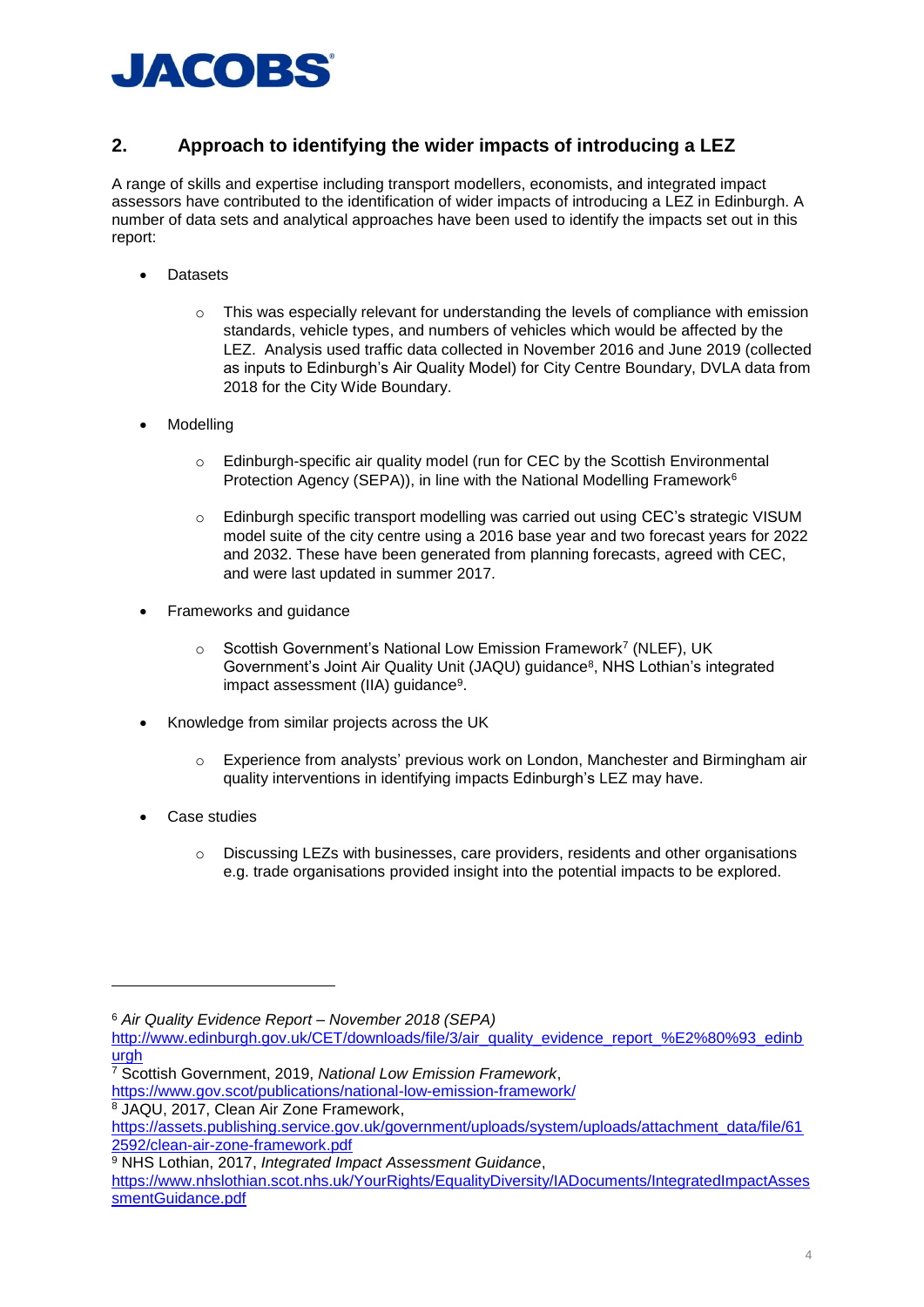

- **Surveys** 
	- $\circ$  Survey of Edinburgh City Centre Business Improvement District Members To ascertain awareness and preparedness of businesses for a possible LEZ.
	- $\circ$  Analysis of Transport Scotland's LEZ survey and consultation including response to the 2017 public consultation on LEZ which sought to ascertain views on a number of aspects (including transport, emissions, and potential LEZ designs) from a variety of stakeholders<sup>10</sup> and survey work undertaken in 2019 to understand awareness and opinion of low emission zones.

# <span id="page-4-0"></span>**3. Integrated Impact Assessment**

A draft IIA has been carried out with a primary focus on equality and human rights objectives. Stages 1 to 4 of the 7-stage process of assessment have been undertaken in accordance with NHS Lothian guidance<sup>11</sup> (Flow chart provided in Appendix A). Table 2: IIA summary provides a summary of the findings.

Key messages and findings from case studies, including the London Ultra Low Emissions Zone; stakeholder engagement workshop and targeted Community Transport Providers surveys were all used to assess potential impact of LEZ proposals. The IIA also has identified need for further work that is indicated in bold italics in Table 2. Further work on the IIA will be undertaken as the proposals are refined and to further understand the impact against the IIA objectives and the affected population groups<sup>12</sup>.

| <b>Item</b><br>no | <b>Objective: Equality and human rights</b>                                                                                                                                                                                                                                                                       | <b>Affected population</b>                                                                                       |
|-------------------|-------------------------------------------------------------------------------------------------------------------------------------------------------------------------------------------------------------------------------------------------------------------------------------------------------------------|------------------------------------------------------------------------------------------------------------------|
|                   | <b>Positive</b>                                                                                                                                                                                                                                                                                                   |                                                                                                                  |
| 1                 | The LEZ policy is likely to discourage the most polluting<br>vehicles from entering the LEZ. This will reduce emissions and<br>improve air quality and in turn have a positive effect on health<br>of those most at risk of respiratory illness including the elderly<br>and children, including unborn children. | Children, pregnant women<br>and elderly - affected<br>under both city wide and<br>city centre LEZ<br>boundaries. |
| 2                 | The LEZ is likely to encourage a modal shift from cars to public<br>transport and active travel which will have a positive impact on<br>health.                                                                                                                                                                   |                                                                                                                  |
|                   | <b>Negative</b>                                                                                                                                                                                                                                                                                                   |                                                                                                                  |
| 3                 | Bus operators may increase the price of bus tickets as a result<br>of the increased costs to their operations arising from the need<br>to replace or upgrade buses, so they are compliant with the                                                                                                                | Young people in low paid<br>jobs - affected under both                                                           |

#### **Table 2: IIA summary**

<sup>10</sup> Transport Scotland, 2017, *Building Scotland's Low Emission Zones*,

<https://www.transport.gov.scot/media/39673/low-emission-zones-consultation.pdf>

<sup>11</sup> NHS Lothian Integrated Impact Assessment Guidance, 2017

https://www.nhslothian.scot.nhs.uk/YourRights/EqualityDiversity/IADocuments/IntegratedImpactAsses smentGuidance.pdf

<sup>12</sup> Affected populations: people with protected characteristics, those vulnerable to falling into poverty, staff, and geographical communities.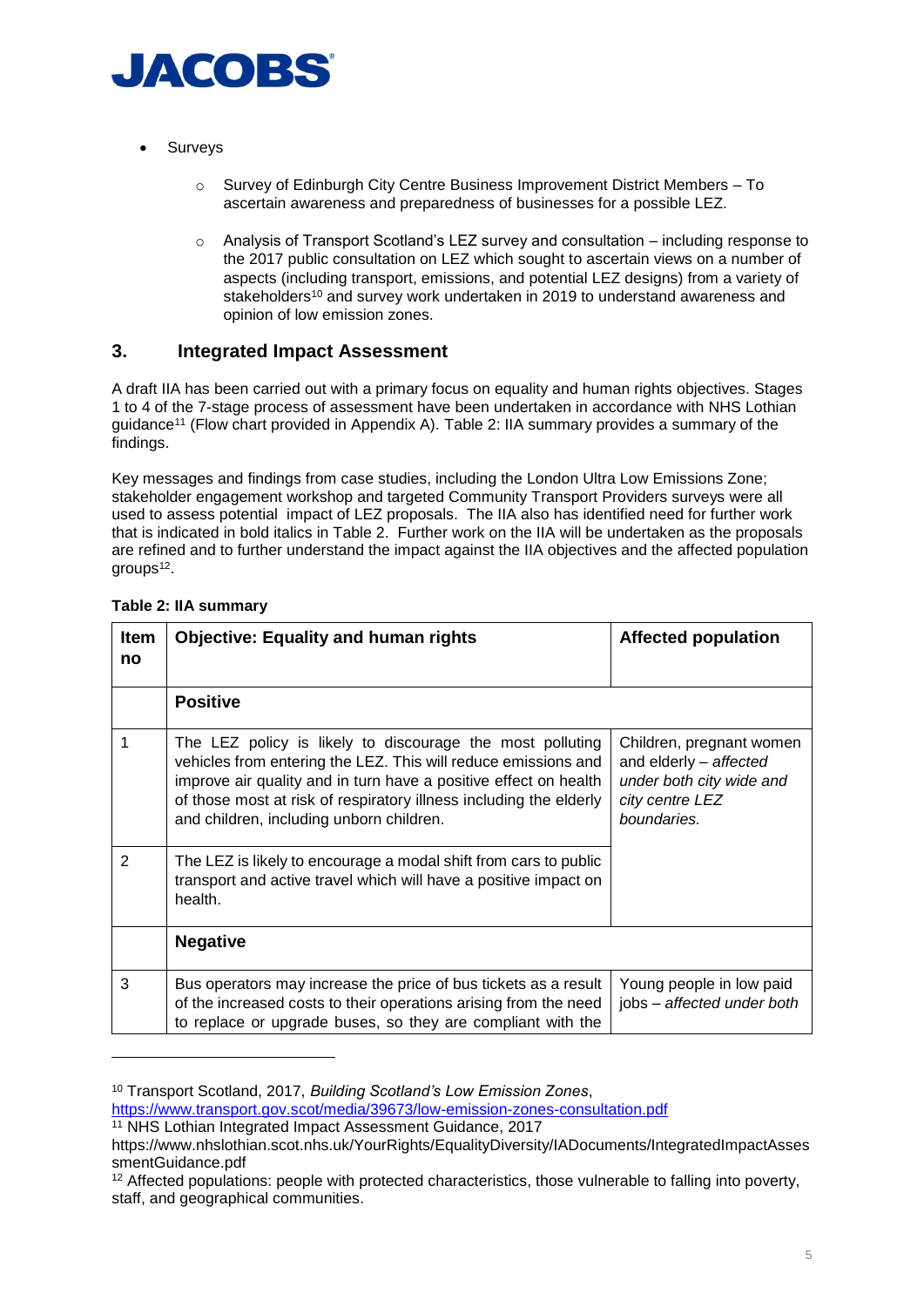

|   | LEZ. For some bus passenger groups the increase in price may<br>make the journey unaffordable and result in them foregoing<br>their journey. This may affect people's ability to engage in<br>activities. or will struggle to reallocate their resources which in<br>turn will affect their wellbeing/ social activity. This effect will not<br>be applicable to the elderly and disabled free travel pass<br>holders.                                                                                                                                                         | city wide and city centre<br>LEZ boundaries.                                                                              |
|---|--------------------------------------------------------------------------------------------------------------------------------------------------------------------------------------------------------------------------------------------------------------------------------------------------------------------------------------------------------------------------------------------------------------------------------------------------------------------------------------------------------------------------------------------------------------------------------|---------------------------------------------------------------------------------------------------------------------------|
| 4 | Bus operators may remove non-profitable routes in response<br>to LEZ related costs to upgrade fleet.<br>Further work/mitigation: To understand this potential impact,<br>CEC should continue engagement with bus operators to<br>determine their proposed reactions to the LEZ. If buses are<br>going to raise their fares, the impact could be mitigated by<br>designing a programme to support young people, those on<br>benefits and accompanying adults (for disabled and elderly<br>passengers) whose mobility may be impacted.                                           | Elderly, disabled, carers,<br>pregnant women- affected<br>under both city wide and<br>city centre LEZ<br>boundaries.      |
| 5 | Impacts due to low awareness of LEZ being in place on people<br>from low income households with a non-compliant car who are<br>also non-English speaking to enter LEZ by mistake and enter<br>into financial difficulty due to fine incurred and unable to pay.<br>Mitigation: Impact could be mitigated by providing clear<br>communications around the LEZ implementation across<br>different media and in a range of languages used in Edinburgh.                                                                                                                           | Low income<br>householders, people of<br>ethnic origin that is not<br>white - affected under the<br>city centre boundary. |
| 6 | People with a disability who do not use public transport (due to<br>the nature of their disability) but own a LEZ non-compliant<br>vehicle and cannot afford to upgrade, may choose to forego<br>their journey into the City Centre. This will potentially adversely<br>affecting their opportunity to access community, leisure<br>facilities and have a negative impact on their social activity.                                                                                                                                                                            | Disabled people- affected<br>under the city centre<br>boundary.                                                           |
| 7 | People who use their own cars that are fitted with adaptive<br>features (such as swivel chairs) to access community and<br>leisure facilities within the City Centre may not be able to afford<br>the cost of transferring the adaptive features onto LEZ<br>compliant cars as the costs range between £500 to £30,000.<br>This in turn potentially can adversely affect their social activity/<br>day to day activity.<br>Mitigation: Impact may be mitigated through funding to<br>support transfer of adaptive features onto LEZ compliant cars<br>for those most affected. |                                                                                                                           |
| 8 | Community Transport Providers whose fleet renewal period<br>typically runs between seven and ten years and are not aware<br>of the funding options that are available to upgrade their non-<br>compliant fleet may shift services to areas outside LEZ This<br>has the potential to affect elderly, disabled and children who                                                                                                                                                                                                                                                  | Elderly, Children and<br>disabled children- affected<br>under the City centre and<br>City wide boundaries                 |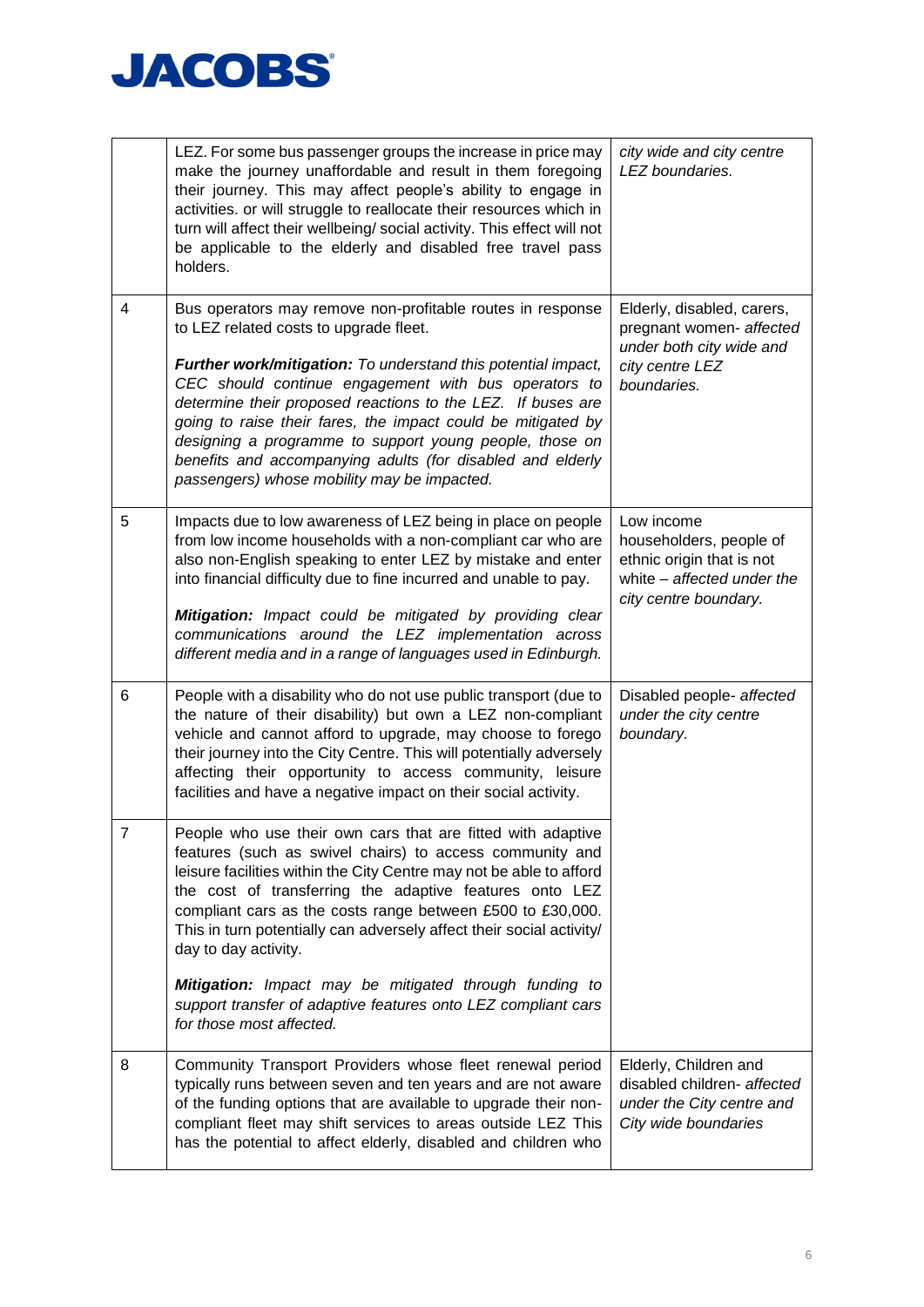

|    | are dependent on their service to undertake social activities<br>related travel.<br>Mitigation: Any identified source of funding for vehicle<br>upgrades or retrofitting should be clearly communicated to<br>Community Transport Providers: such as the Energy Savings<br>Trust's Scottish Bus Abatement Retrofit Programme <sup>13</sup> and<br>Electric Vehicle Loans <sup>14</sup> . Electric Vehicle infrastructure will also<br>benefit from funds such as Switched on Towns and Cities<br>Challenge Fund and the Local Authority Installation<br>Programme <sup>1516</sup> ,. CEC should also engage with Community |                                                                                                   |
|----|----------------------------------------------------------------------------------------------------------------------------------------------------------------------------------------------------------------------------------------------------------------------------------------------------------------------------------------------------------------------------------------------------------------------------------------------------------------------------------------------------------------------------------------------------------------------------------------------------------------------------|---------------------------------------------------------------------------------------------------|
|    | Transport Providers to effectively communicate LEZ proposals<br>and on potential impact to help them prepare better for the<br>change.                                                                                                                                                                                                                                                                                                                                                                                                                                                                                     |                                                                                                   |
| 9  | Private Hire Vehicle and Taxi/ Black cab owners on the H2S<br>(Home to School) contract with City of Edinburgh Council to<br>transport school children with a non compliant LEZ vehicle may<br>not be able to afford to upgrade their vehicle. This may impact<br>on the H2S services offered by the council and potentially affect<br>school children.                                                                                                                                                                                                                                                                    | Children and disabled<br>children- affected under<br>the City centre and City<br>wide boundaries. |
|    | CEC have an existing licensing regime to improve emissions<br>standards of PHV and Taxi/Black cab which may help reduce<br>the impact <sup>17</sup> but a residual negative impact on children is<br>possible. CEC must ensure this regime is aligned with the LEZ<br>correctly to ensure mitigation of potential impacts.                                                                                                                                                                                                                                                                                                 |                                                                                                   |
|    | Further work: Analysis is required to capture and identify how<br>LEZ may impose additional or compounding impacts on this<br>sector and if required develop programme to offset impacts on<br>specific populations.                                                                                                                                                                                                                                                                                                                                                                                                       |                                                                                                   |
| 10 | Community groups that engage with children, for example<br>Beavers and Brownies, may use LGVs (such as minibuses) to<br>transport children for various activities city wide and/ or to<br>access a Scout Centre in the City Centre. Where these vehicles<br>are owned or on a long-term lease there is a potential that<br>activities provided by these groups are restricted until vehicle<br>is changed.                                                                                                                                                                                                                 | Children- affected under<br>the City wide and City<br>centre boundaries.                          |

<sup>13</sup> Energy Savings Trust, 2019, Scottish Bus Abatement Retrofit Programme

[https://www.energysavingtrust.org.uk/scotland/businesses-organisations/transport/scottish-bus](https://www.energysavingtrust.org.uk/scotland/businesses-organisations/transport/scottish-bus-emissions-abatement-retrofit-programme)[emissions-abatement-retrofit-programme](https://www.energysavingtrust.org.uk/scotland/businesses-organisations/transport/scottish-bus-emissions-abatement-retrofit-programme)

<sup>&</sup>lt;sup>14</sup> Energy Savings Trust, 2019, Electric Vehicle Loan,

<https://www.energysavingtrust.org.uk/scotland/grants-loans/electric-vehicle-loan>

<sup>15</sup> Transport Scotland, 2019, *Over £20 million to support electric vehicles across Scotland* <https://www.transport.gov.scot/news/over-20-million-to-support-electric-vehicles-across-scotland/> <sup>16</sup> City of Edinburgh Council, October 2018, Electric Vehicle Infrastructure Plan

http://www.edinburgh.gov.uk/news/article/2556/edinburgh\_blazes\_green\_trail\_with\_new\_electric\_vehi cle\_infrastructure\_plan

<sup>17</sup> [http://www.edinburgh.gov.uk/downloads/download/285/taxiprivate\\_hire\\_car\\_licence](http://www.edinburgh.gov.uk/downloads/download/285/taxiprivate_hire_car_licence)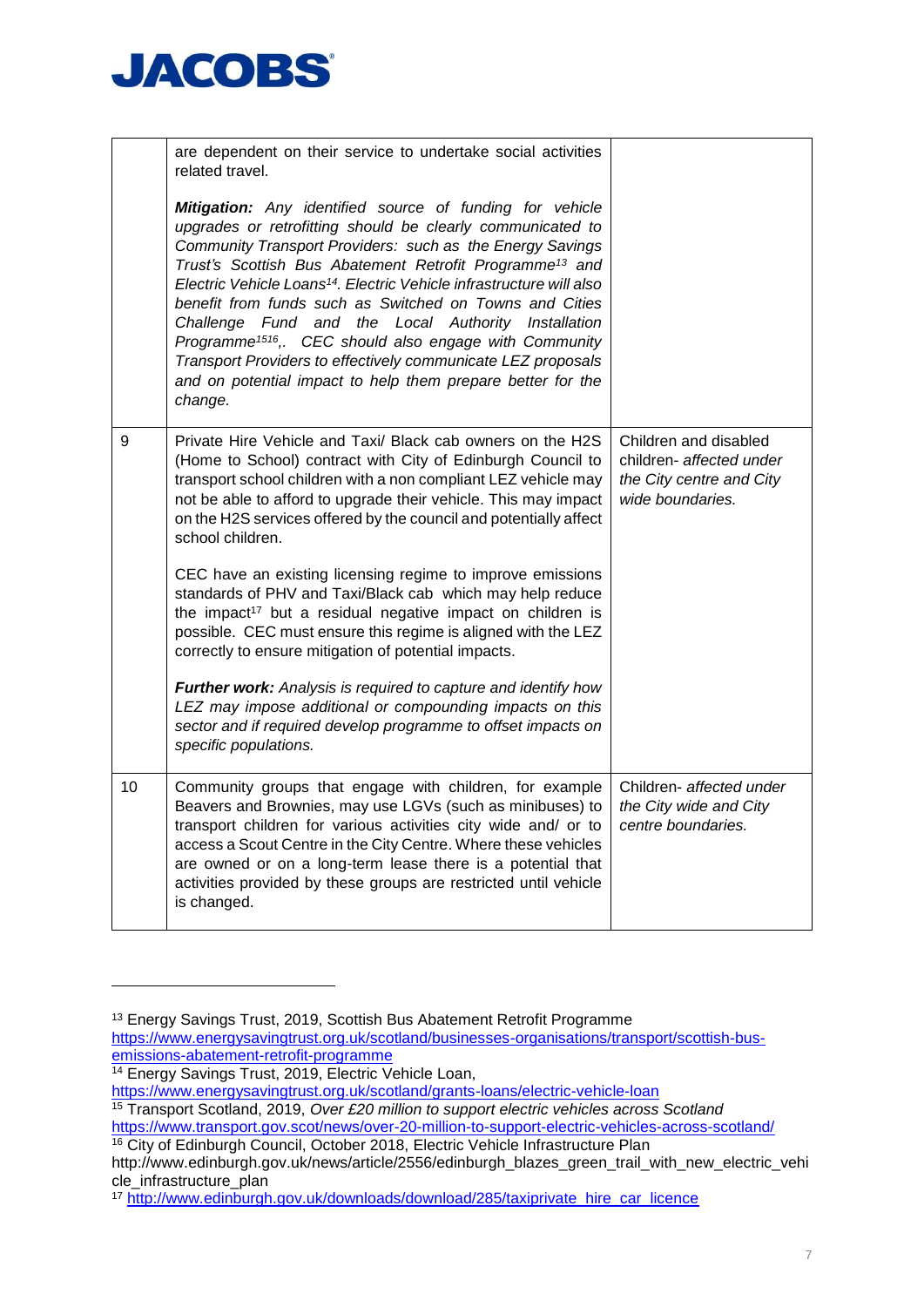

|    | Further work: Analysis is required to identify the number of<br>community groups that may be affected by the LEZ scheme<br>and identify suitable mitigation measures.                                                                                                                                                                                                                                                                                                                                                                                                                     |                                                                                                                                                                                        |
|----|-------------------------------------------------------------------------------------------------------------------------------------------------------------------------------------------------------------------------------------------------------------------------------------------------------------------------------------------------------------------------------------------------------------------------------------------------------------------------------------------------------------------------------------------------------------------------------------------|----------------------------------------------------------------------------------------------------------------------------------------------------------------------------------------|
| 11 | There is a potential for people who currently use their own cars<br>to access leisure facilities/night life to be negatively affected if<br>they perceive there to be personal security concerns with public<br>transport. As a result, passengers may forego their journey into<br>the City Centre, particularly at night time.<br><b>Further</b><br>work:<br>This<br>impact could be<br>mitigated<br>bv<br>understanding specific concerns and developing targeted<br>measures that support specific population groups to feel safe<br>using it.                                        | Minority ethnic groups,<br>disabled, Non-binary,<br>Transgender, people with<br>different religious belief/<br>faith- affected under the<br>City Centre boundary.                      |
| 12 | There are around 25 locations for religious congregation and<br>places of worship that are located within the City Centre. If most<br>of the visitors live outside City Centre and are reliant on cars<br>(for example travel from rural areas), their activity may be<br>adversely affected if they forego their journey.<br>Further work: Analysis is required to identify the population<br>groups (such as religious groups) that may be affected by the<br>LEZ scheme through observing behaviours such as vehicle<br>usage and thereafter to identify suitable mitigation measures. | People with different<br>religious belief/faith-<br>affected under the City<br>Centre boundary.th<br>different religious belief/<br>faith- affected under the<br>City Centre boundary. |
| 13 | Users of the Travellers site and Travelling Showman site in<br>Edinburgh are likely to own non-compliant vehicles and<br>therefore will face fines when entering the LEZ.<br>Mitigation: This may be mitigated if the Scottish Government<br>decide to include showman's vehicles within the national<br>exemption of the LEZ implementation. Ensure sufficient<br>targeted engagement with the affected community.                                                                                                                                                                       | Gypsy/Travellers- City<br>wide boundary                                                                                                                                                |
|    | <b>Objective: Environment and sustainability</b>                                                                                                                                                                                                                                                                                                                                                                                                                                                                                                                                          | <b>Affected populations</b>                                                                                                                                                            |
|    | <b>Positive</b>                                                                                                                                                                                                                                                                                                                                                                                                                                                                                                                                                                           |                                                                                                                                                                                        |
| 14 | Implementing LEZ will improve vehicle standards which in turn<br>will bring air quality improvements and health & wellbeing<br>improvements.                                                                                                                                                                                                                                                                                                                                                                                                                                              | Children, elderly and<br>pregnant women - both<br>city centre and city wide                                                                                                            |
| 15 | Interventions that reduce local air pollution (NO <sub>2</sub> and<br>PM <sub>2.5</sub> /PM <sub>10</sub> ) are also likely generate a positive effect on<br>reducing factors contributing to climate change through<br>reduced greenhouse gas emissions (measured in CO <sub>2</sub><br>equivalent tonnes).                                                                                                                                                                                                                                                                              | Children, elderly and<br>pregnant women - both<br>city centre and city wide                                                                                                            |
| 16 | LEZ is likely to promote sustainable forms of transport via<br>modal shift from cars to buses, shared cars, bicycles or<br>walking, which in turn will have positive impact on air quality.<br>Dependent on what modes people shift to there may be                                                                                                                                                                                                                                                                                                                                       | Children, elderly and<br>pregnant women - both<br>city centre and city wide                                                                                                            |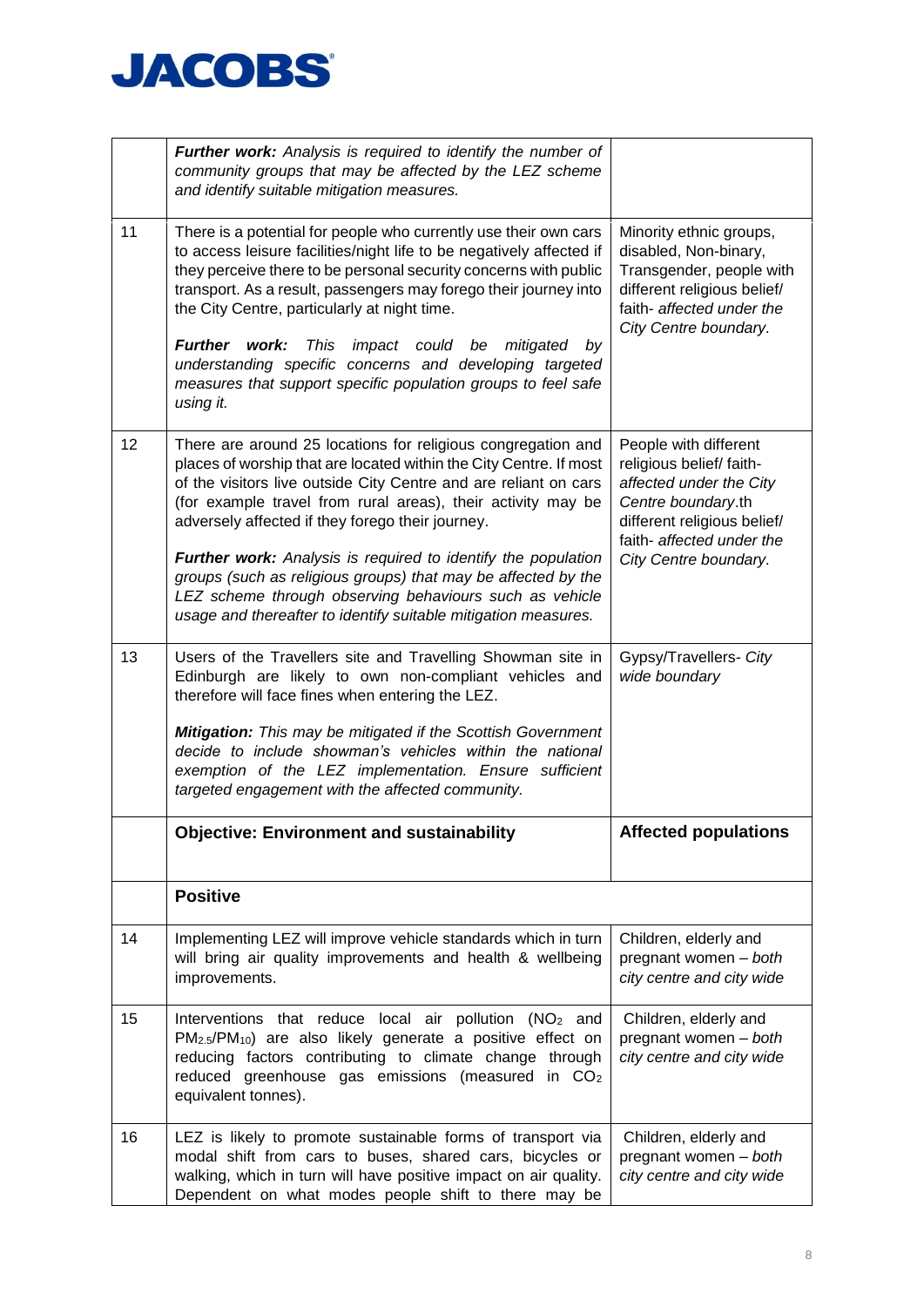

|    | positive effects on the health and well-being of people due to<br>physical activity (cycling/ walking) and exposure to outdoor<br>spaces.                                                                                                                                                                                                                                                                                                                                                                                                                                                                                                                                                                                                                                                                                     |                                                                                         |
|----|-------------------------------------------------------------------------------------------------------------------------------------------------------------------------------------------------------------------------------------------------------------------------------------------------------------------------------------------------------------------------------------------------------------------------------------------------------------------------------------------------------------------------------------------------------------------------------------------------------------------------------------------------------------------------------------------------------------------------------------------------------------------------------------------------------------------------------|-----------------------------------------------------------------------------------------|
| 17 | Improvements to air quality can be directly linked to<br>improvements to physical environment and to places.                                                                                                                                                                                                                                                                                                                                                                                                                                                                                                                                                                                                                                                                                                                  | Children, elderly and<br>pregnant women - both<br>city centre and city wide             |
|    | <b>Negative</b>                                                                                                                                                                                                                                                                                                                                                                                                                                                                                                                                                                                                                                                                                                                                                                                                               |                                                                                         |
| 18 | Depending on displacement of traffic there may be locations<br>outside of the LEZ boundaries where air quality is made poorer<br>by a change in the quantity and types of vehicles passing<br>through. Initial transport modelling shows that roads outside the<br>LEZ boundary are likely to see an increase in traffic volumes.                                                                                                                                                                                                                                                                                                                                                                                                                                                                                             | Children, elderly and<br>pregnant women - both<br>city centre and city wide             |
|    | Further work: Analysis is required to determine the scale of<br>these impacts on areas that see increases in traffic and the<br>affected populations; appropriately designed mitigation will<br>require similar investigation.                                                                                                                                                                                                                                                                                                                                                                                                                                                                                                                                                                                                |                                                                                         |
|    | <b>Objective: Economic</b>                                                                                                                                                                                                                                                                                                                                                                                                                                                                                                                                                                                                                                                                                                                                                                                                    | <b>Affected Populations</b>                                                             |
|    | <b>Positive</b>                                                                                                                                                                                                                                                                                                                                                                                                                                                                                                                                                                                                                                                                                                                                                                                                               |                                                                                         |
| 19 | Increased economic activity for a number of sectors: second<br>hand car traders, vehicle scrappage, vehicle leasing operators,<br>active-travel distributors/repairers,<br>and<br>public<br>transport<br>operators through increased patronage.                                                                                                                                                                                                                                                                                                                                                                                                                                                                                                                                                                               | <b>Businesses community</b>                                                             |
| 20 | Decreased traffic and cleaner atmosphere in the city may lead<br>to higher quality of public spaces in the city. This could lead to<br>more opportunities for businesses as more people are attracted<br>to the city/city centre                                                                                                                                                                                                                                                                                                                                                                                                                                                                                                                                                                                              | Business community.<br>People that work and visit<br>areas within the LEZ<br>boundaries |
|    | <b>Negative</b>                                                                                                                                                                                                                                                                                                                                                                                                                                                                                                                                                                                                                                                                                                                                                                                                               |                                                                                         |
| 21 | People from low income households who use cars to enter the<br>City centre for work on a regular basis may face financial<br>difficulty to upgrade their vehicle.<br>Income inequality may increase as those on low incomes may<br>take on credit to pay for vehicle changes that they would not<br>otherwise have purchased. This increases the debt obligation<br>for those on low incomes and decreases their disposable<br>income. Those on higher incomes may have capital that allows<br>them to access further capital at lower rates of interest.<br>This effect will also be felt by small business owners who have<br>relocated further from the city centre due to increasing prices<br>but rely on the city centre for business as they may not be able<br>to find the finance required to change their vehicles. | Lower income households<br>and lower income<br>businesses                               |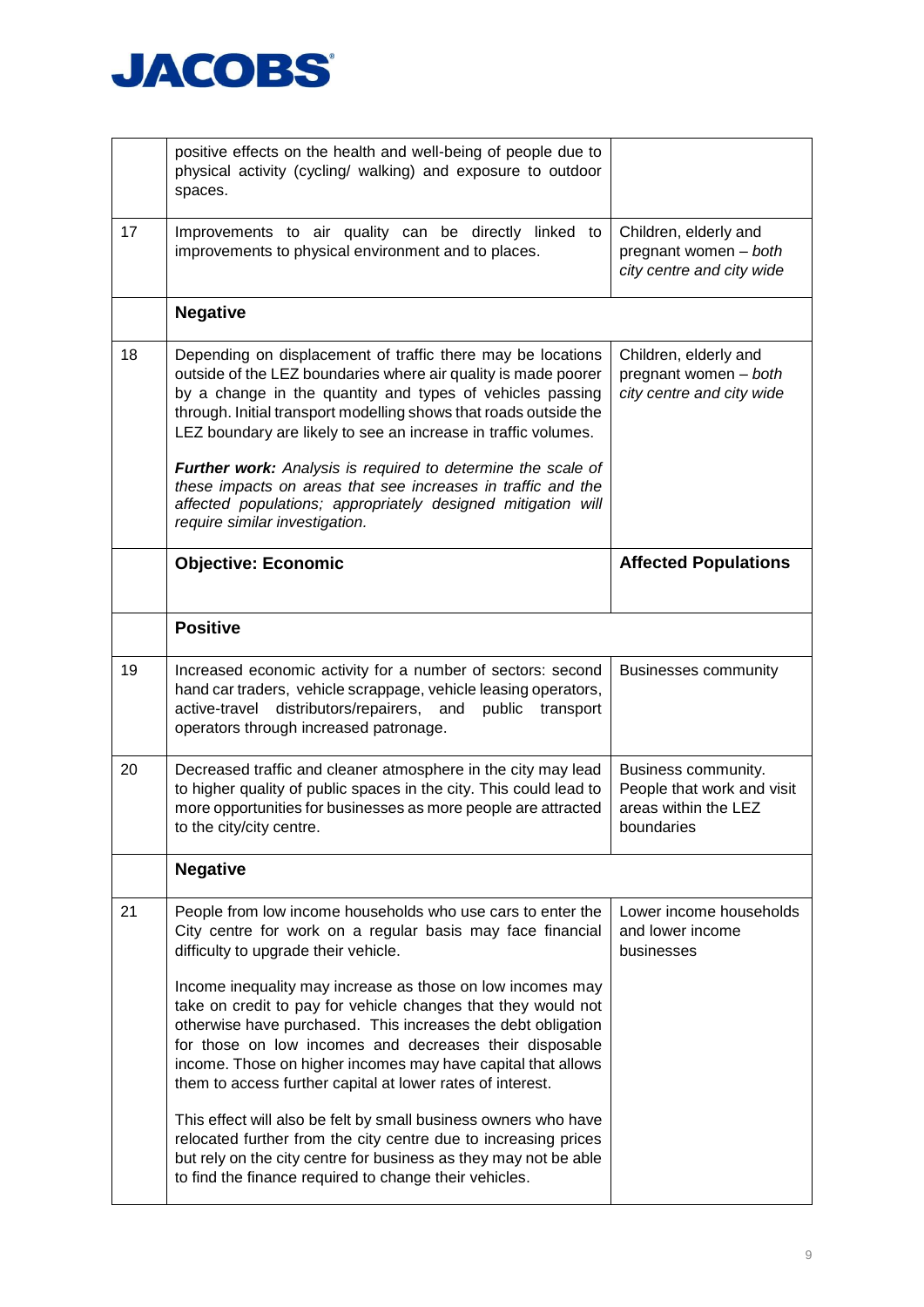

|    | Mitigation: Impact may be mitigated by identifying funding<br>mechanisms that help households with low income to afford an<br>upgrade to a compliant vehicle.<br>This impact could be mitigated by understanding specific<br>concerns and developing targeted measures to address<br>concerns for small businesses.<br>Impact could be mitigated by providing clear communications<br>around the LEZ implementation across different media to raise<br>awareness and ensure people and businesses have sufficient<br>time to prepare. The timing of LEZ introduction, operation, and<br>grace periods for different vehicle types and residents may also<br>mitigate some of the impacts on lower income households and<br>businesses. |                                                                                      |
|----|----------------------------------------------------------------------------------------------------------------------------------------------------------------------------------------------------------------------------------------------------------------------------------------------------------------------------------------------------------------------------------------------------------------------------------------------------------------------------------------------------------------------------------------------------------------------------------------------------------------------------------------------------------------------------------------------------------------------------------------|--------------------------------------------------------------------------------------|
| 22 | Vehicle users, especially LGV, bus, and HGV, have relatively<br>long turnover periods, requiring users to change earlier than<br>anticipated. The need to purchase compliant vehicles and<br>sell/scrap their non-compliant vehicle means that the users will<br>incur additional financial cost.<br>Further work: Analysis required to determine the scale of<br>these impacts on small businesses and an appropriately<br>designed mitigation.                                                                                                                                                                                                                                                                                       | Lower income community<br>Groups<br><b>Business communities</b><br>Low income groups |
| 23 | Shift workers and those who are employed in the evening and<br>late-night economy may not be able to travel using public<br>transport and have to use private vehicle transport. They will<br>be forced to change non-compliant vehicles to maintain<br>employment and may have limited access to affordable finance<br>to replace their non-compliant vehicle as they are more likely<br>to be on lower incomes. A potential reduction in those who are<br>willing to work in these sectors may in turn, affect the availability<br>of these services.                                                                                                                                                                                | Shift workers<br>Lower income groups                                                 |
| 24 | The issue of low income/low capital reserves applies to $\vert$ Lower income community<br>community/charitable organisations that use non-compliant<br>These organisations provide services for the<br>minibuses.<br>elderly and others who may not otherwise be able to make the<br>journey.                                                                                                                                                                                                                                                                                                                                                                                                                                          | Groups                                                                               |
| 25 | Decrease in access to services as the LEZ restricts the ability<br>of businesses to travel and bring services to the customer. For<br>example, a plumber using a non-compliant van may no longer<br>be able to operate in the city centre if the LEZ restricts LGVs<br>from entering the area. If such service providers are unable to<br>afford to change to a compliant vehicle this would potentially<br>lead to a decrease in access to such services and/or an<br>increase in the cost of providing these services.                                                                                                                                                                                                               | <b>Business communities</b>                                                          |
|    | Further work: Analysis is required to determine the scale of<br>these impacts and an appropriately designed mitigation.                                                                                                                                                                                                                                                                                                                                                                                                                                                                                                                                                                                                                |                                                                                      |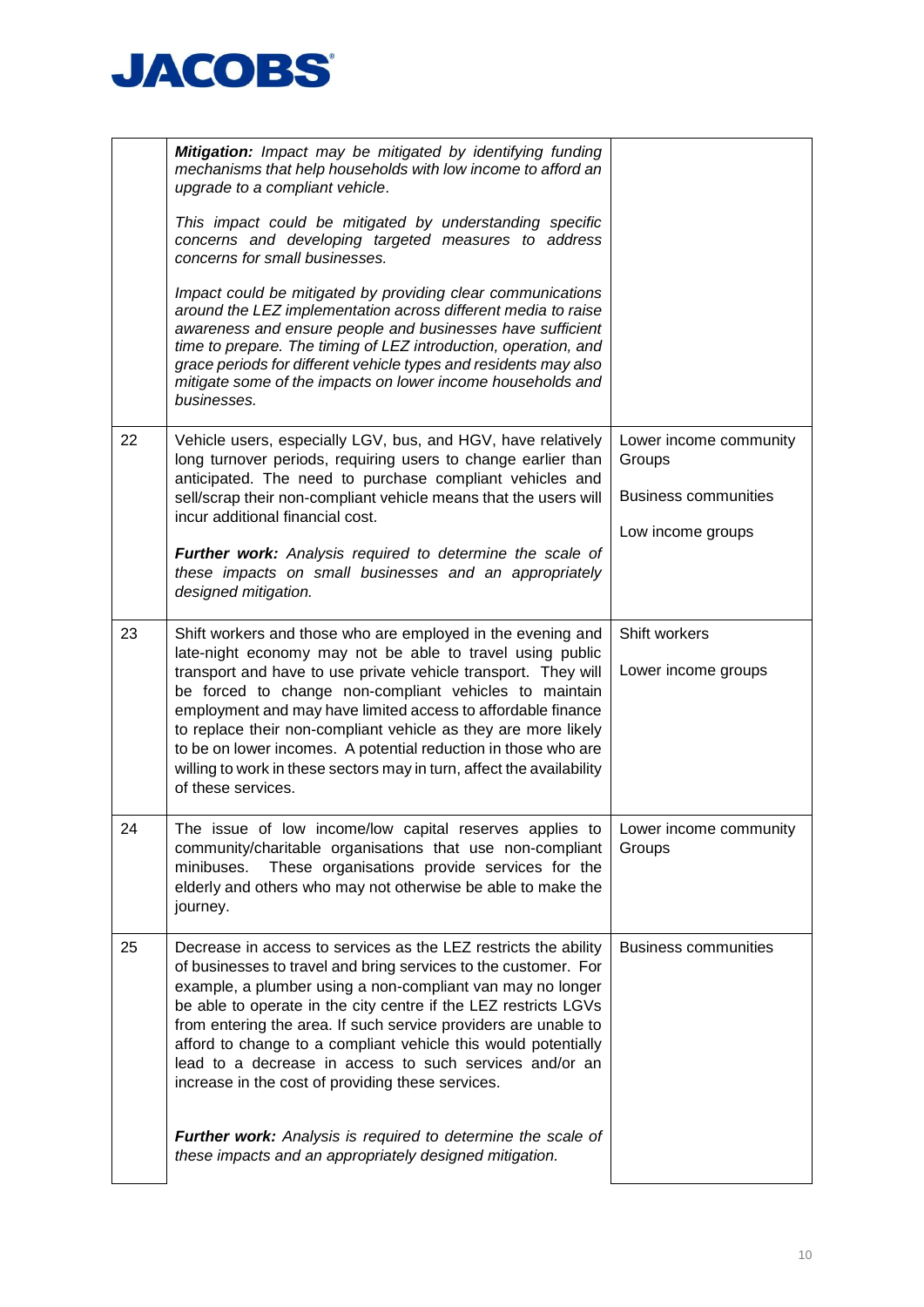

| 26 | The LEZ will negatively impact local businesses that use<br>commercial vehicles. DVLA data indicates that at the end of<br>2018, 83% of LGVs in the Edinburgh Unitary Authority <sup>18</sup> are<br>non-compliant and require replacing if they want to continue to<br>be used. Local businesses may be negatively impacted by the<br>introduction of a LEZ due to the increased cost of having to<br>change their fleet to maintain operations within the city which<br>will be essential to maintain the operations of their business.<br>Businesses need to be able to access lines of credit to replace<br>their fleet. It may decrease employment opportunities for those<br>that cannot afford to change their vehicle to a compliant one.<br>Further work: Analysis is required to determine the scale of | <b>Business communities</b> |
|----|-------------------------------------------------------------------------------------------------------------------------------------------------------------------------------------------------------------------------------------------------------------------------------------------------------------------------------------------------------------------------------------------------------------------------------------------------------------------------------------------------------------------------------------------------------------------------------------------------------------------------------------------------------------------------------------------------------------------------------------------------------------------------------------------------------------------|-----------------------------|
|    | these impacts on small businesses and an appropriately<br>designed mitigation.                                                                                                                                                                                                                                                                                                                                                                                                                                                                                                                                                                                                                                                                                                                                    |                             |

# <span id="page-10-0"></span>**4. Transport Modelling of the LEZ Scheme**

## <span id="page-10-1"></span>**4.1 CEC Strategic Model**

-

A series of transport modelling tests have been undertaken to assess the impact of the LEZ on travel patterns across the city. Outputs have been provided to SEPA who have then undertaking supporting air quality impact analysis.

This section of the report summarises the first phase of transport modelling. Further analysis is underway incorporating the feedback from public consultation undertaken and revised baseline fleet composition survey data collected in June 2019. The updated data highlights the change in actual fleet composition since 2016 and shows an increase in vehicle compliance with proposed LEZ standards. .

All transport modelling has been undertaken using The City of Edinburgh Council's (CEC) strategic VISUM model suite. This was previously updated and recalibrated in spring 2017 to support the Edinburgh Tram Outline and Final Business cases. Models have a 2016 base year and include city centre count data previously collected on behalf of SEPA/CEC. Two forecast years are currently available for the years 2022 and 2032. These have been generated from planning forecasts, agreed with CEC, and were last updated in summer 2017.

For the purposes of this analysis, the 2022 model forecast has been used as a proxy for a 2023 assessment year, the year for which future Department for Transport (DfT) vehicle compliance estimates are available.

All LEZ model runs have been undertaken using VISUM Version 18 software.

<sup>18</sup> Edinburgh Unitary Authority was defined in the DVLA dataset. This outline can be viewed here: <https://www.ordnancesurvey.co.uk/business-government/products/boundaryline> List of Scottish Unitary Authorities here: [https://www.lhc.gov.uk/globalassets/buyer-profile-](https://www.lhc.gov.uk/globalassets/buyer-profile-docs/scottish-unitary-authoritiesjuly_15.pdf)

[docs/scottish-unitary-authoritiesjuly\\_15.pdf](https://www.lhc.gov.uk/globalassets/buyer-profile-docs/scottish-unitary-authoritiesjuly_15.pdf) Further explanation here:

<https://www.ons.gov.uk/methodology/geography/ukgeographies/administrativegeography/scotland>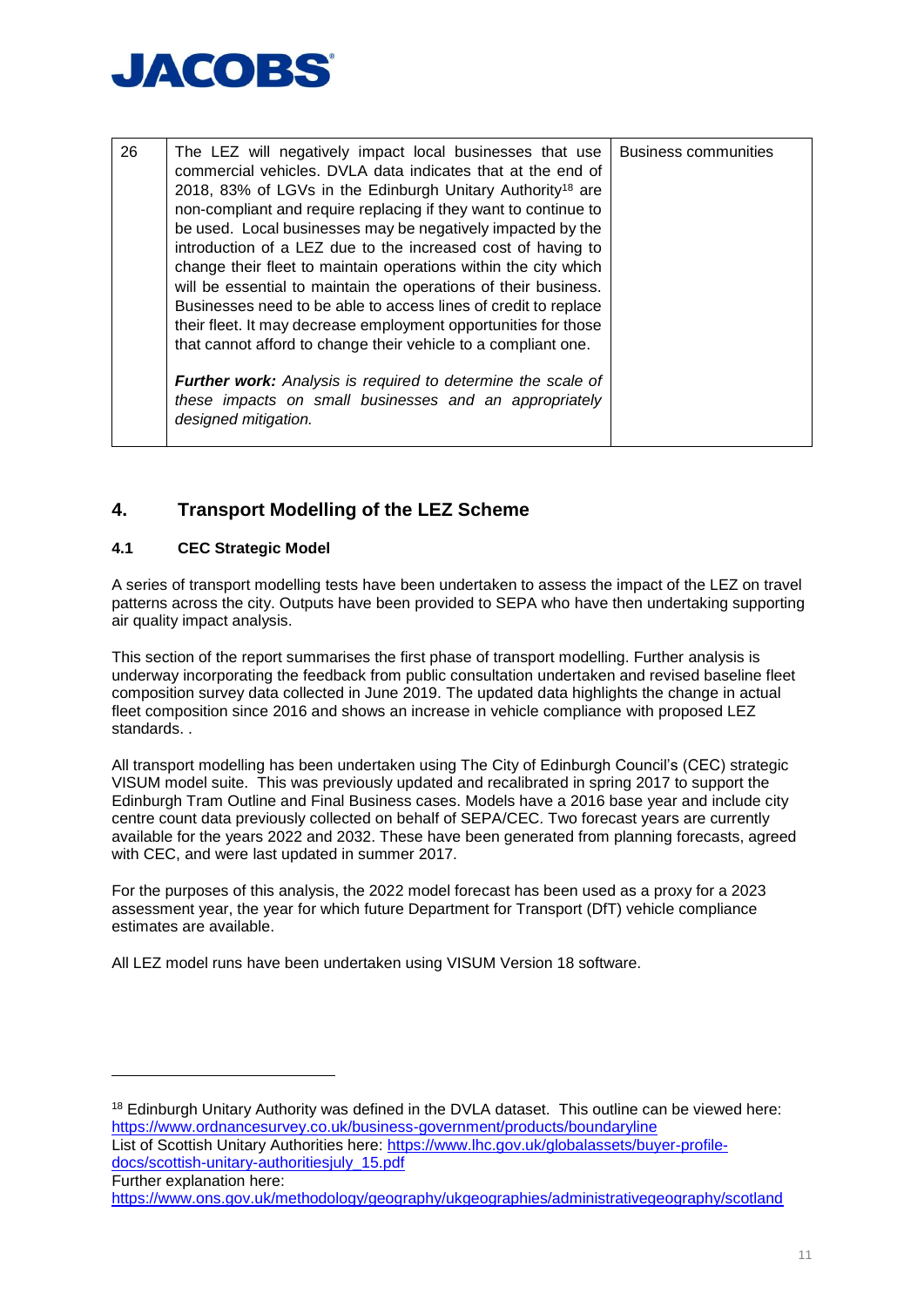

## <span id="page-11-0"></span>**4.2 LEZ Boundary**

The proposed LEZ boundary has been developed based on a detailed understanding of the air quality issues in Edinburgh from the air quality model. In addition, a key consideration has been the need to provide a clear, logical, and readily signposted diversion route for non-compliant vehicles.

#### **Rationale for proposed boundary**

To the north, Queen Street is proposed to be excluded from the LEZ as it provides a suitable alternative route. If Queen Street were included this would encourage additional traffic through Stockbridge (via Hamilton Place / Henderson Row and Brandon Street / Eyre Place). Ferry Road as a further alternative was considered too far from the city centre.

The proposed eastern boundary of the LEZ is defined by Abbeyhill, Holyrood Road, Pleasance and St Leonard's Street. These all lie outside areas with high pollutant concentrations area and provide a suitable diversion. Queen's Drive is not an acceptable diversion as it is closed to general traffic on a Sunday (and at all times for some vehicles).

The proposed western LEZ boundary is complex to define and runs along Earl Grey Street, Morrison Street, West Approach Road and Torphichen Street. Including Haymarket within the zone would result in non-compliant traffic routing via Murieston Place / Murieston Crescent / Russell Road – these narrow residential streets are not a suitable alternative. The next possible boundary would be at Hutchison Crossway / Balgreen Road and was considered to extend too far into the west.

The proposed southern boundary utilises East and West Preston Street and Melville Drive. This provides a relatively straightforward diversion, avoiding the city centre.



#### **Figure 1: City Centre LEZ boundary**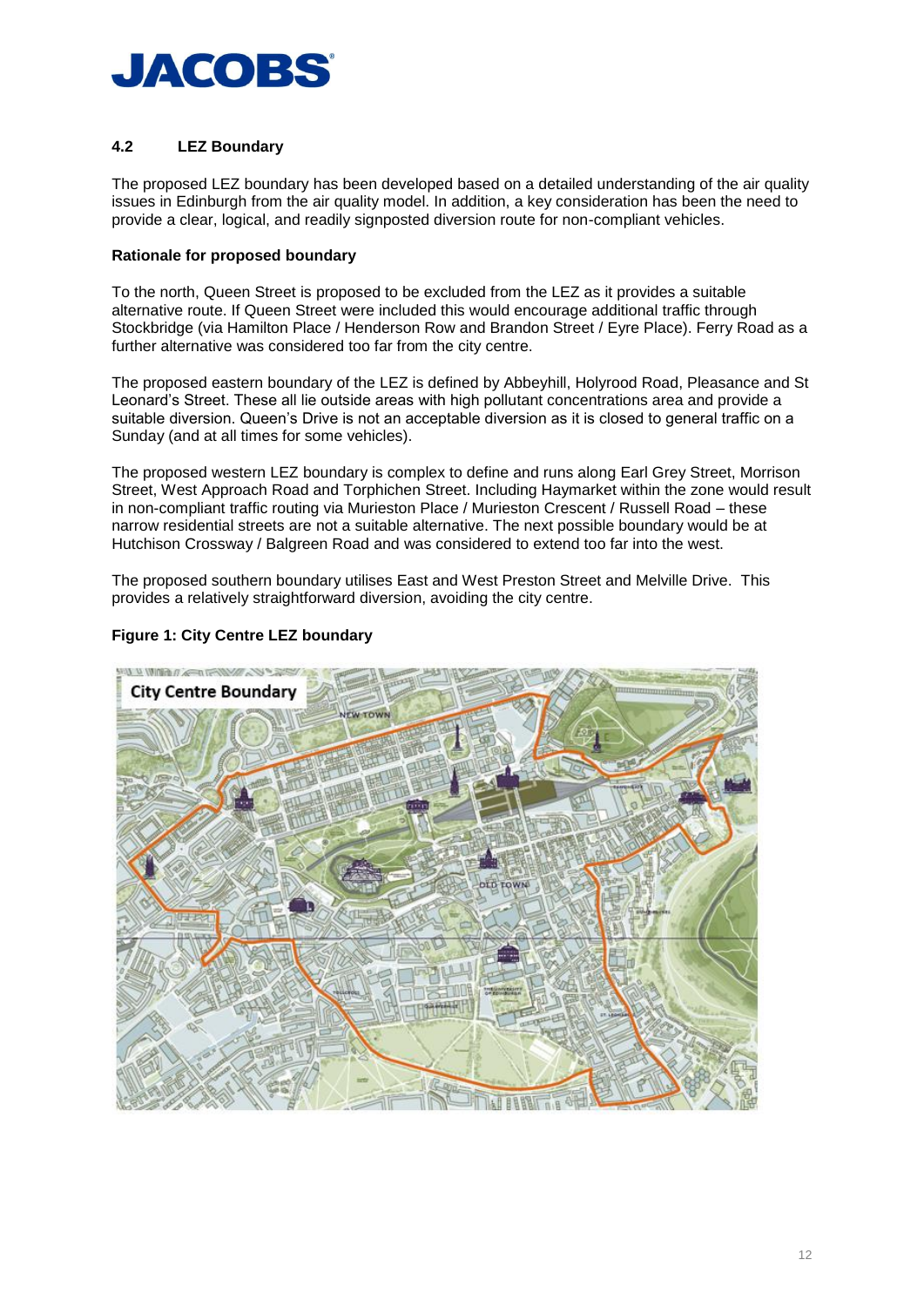

#### <span id="page-12-0"></span>**4.3 Model Scenarios and Options**

A core scenario has been defined for the LEZ, with three options tested within this. The principal assumption is that, upon implementation of the Edinburgh city centre LEZ, all cars, light goods vehicles (LGVs) and heavy goods vehicles (HGVs) which start or end within the city centre LEZ boundary will be compliant with the scheme. This means that there is no reduction in travel demand as a result of the scheme.

The three Options considered are:

- Option 1 no LEZ in place and Bank Street open (representing the Base situation);
- Option 2 no LEZ in place and Bank Street closed; and
- Option 3 LEZ in place and Bank Street closed

Options 2 and 3 reflect the assumption that the Meadows to George St scheme, including the Bank St closure, will be in place before the LEZ scheme is implemented. This is a core element of the City Centre Transformation (CCT) Project and the most significant closure to general traffic. Further modelling will include phased elements of the recently approved CCT Strategy.

All models have been assigned for morning peak, interpeak and evening peak time periods for 2016 Base and 2022 forecast years. Time periods are:

- AM 07:00-09:00
- $IP 10:00 12:00$
- PM 16:00-18:00

#### <span id="page-12-1"></span>**4.4 Model Enhancements**

A number of enhancements have been made to the VISUM models in order to assess the impact of the proposed LEZ options. Most importantly, Car, LGV and HGV demand has been disaggregated into compliant and non-compliant vehicle types for base and forecast years. Model attributes and procedures have been updated to reflect this change.

Compliant and non-compliant fleet composition data has been provided by the Scottish Environment Protection Agency (SEPA). Base year compliance is from 2016 ANPR surveys undertaken in Edinburgh, forecast year values are based on 2023 DfT estimates<sup>19</sup>.

Given the binary nature of the model, no non-compliant vehicles will enter the LEZ area. This potentially represents a worst-case scenario (in terms of impact on diversion routes) although, in practice, the proposed plan for high-deterrent penalties is likely to result in few non-compliant vehicles deliberately entering the city centre.

#### <span id="page-12-2"></span>**4.5 Model Results**

-

Only the model results for Option 1 (Base) and Option 3 have been reported as they are most relevant to key LEZ development decisions at this stage.

In the 2016 Base model, approximately 60% of cars are assumed to be compliant across all links, based on the fleet compositions provided. Only around 7% and 50% of LGVs and HGVs respectively are compliant. In this model, total vehicle compliance varies from approximately 45% on York Place to 55% on Queen's Drive (where HGVs are prohibited).

<sup>19</sup> Department for Transport estimates obtained by SEPA and sent to Jacobs via A. McDonald 18/12/18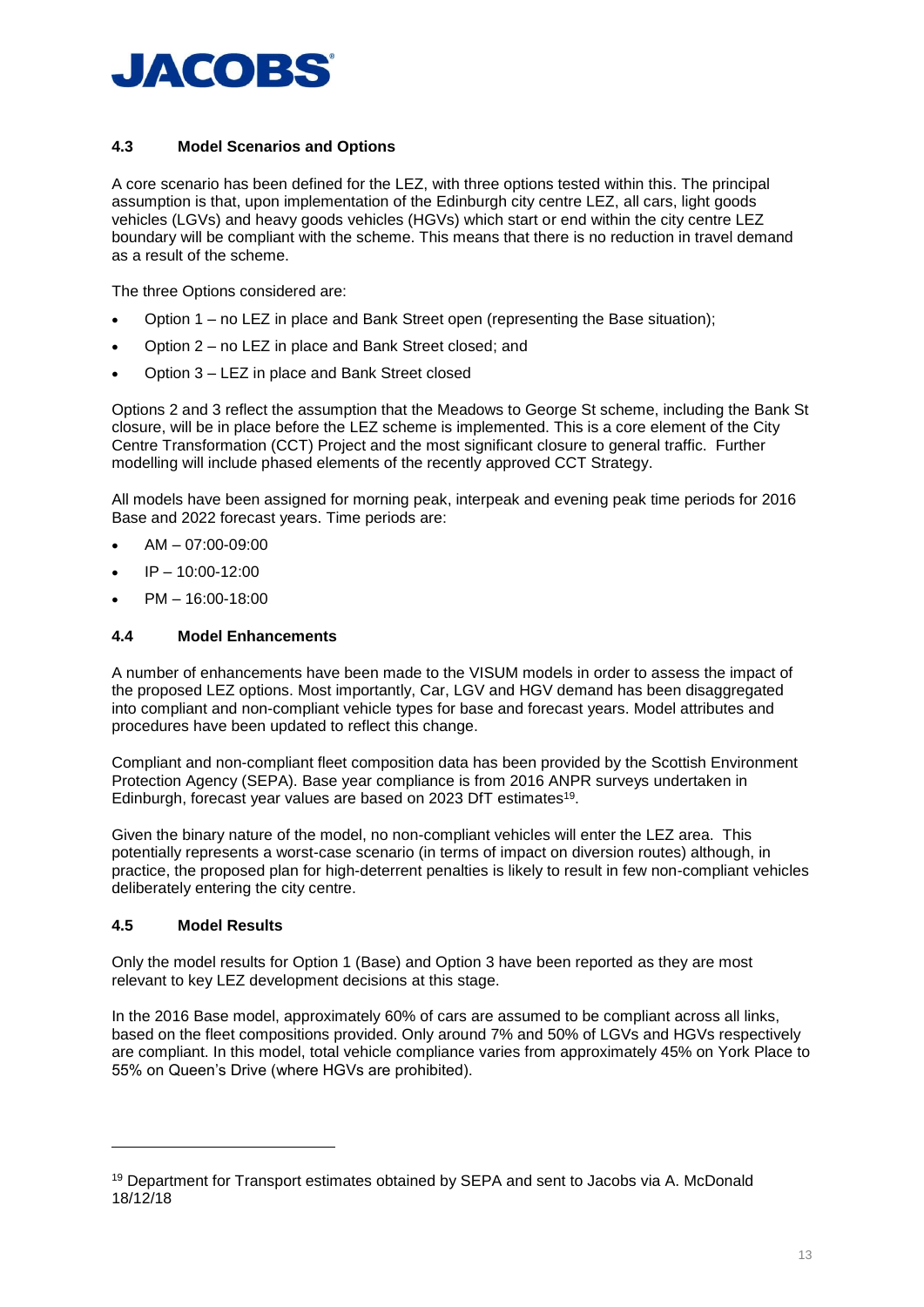

In the 2016 Option 3 model, with the LEZ in place, the percentage of modelled compliance is nearly 100% within the city centre but non-compliant vehicles now use the diversion route around the boundary.

As shown in the Figure 2 and 3 below, a number of streets are particularly affected including Palmerston Place, Chester Street, Randolph Crescent and St Colme Street. Dalry Road is also impacted as the Western Approach Road lies within the LEZ boundary, east of Morrison Link meaning some traffic diverts into the Gorgie / Dalry area in order to avoid the restriction. It should be noted that not all roads outside the boundary are affected by increased traffic volumes and some remain consistent or decrease.

The number of non-compliant vehicles is lower in the 2022 model forecast than in the Base model, across all links analysed. This includes links just outside the proposed LEZ boundary, where noncompliant vehicle numbers are highest. By the future model forecast year of 2022, a cleaner fleet means that the number of vehicles which do not meet the LEZ requirements is lower than in the Base year. This is shown in model outputs where an improvement is seen across all modelled links including links outside the boundary where non-compliant vehicles numbers are the highest (as shown in [Figure 2](#page-14-0) and [Figure 3](#page-15-0) below).

Despite a general improvement in compliance, displaced traffic into some areas of the city remains a concern and supporting air quality analysis will quantify the air quality impact and guide further decisions on the proposed boundary. Further mitigation may be required.

Figures 2 and 3 below summarise total vehicle demand and compliance in morning and evening peaks, under baseline and LEZ scenarios. They show how the number of compliant vehicles varies and the overall improvement over time.

#### <span id="page-13-0"></span>**4.6 Further Work**

The above modelling was undertaken using Base 2016 Observed and 2023 DfT Forecast compliance levels. All further work will be undertaken using recently surveyed 2019 Edinburgh fleet data and will be used to inform updated future compliance forecasts.

Existing analysis has focused on the implementation end point of 2024; further work will take into account the phasing of LEZ proposals. The implications of the city-wide LEZ boundary will also be considered as part of the next stage.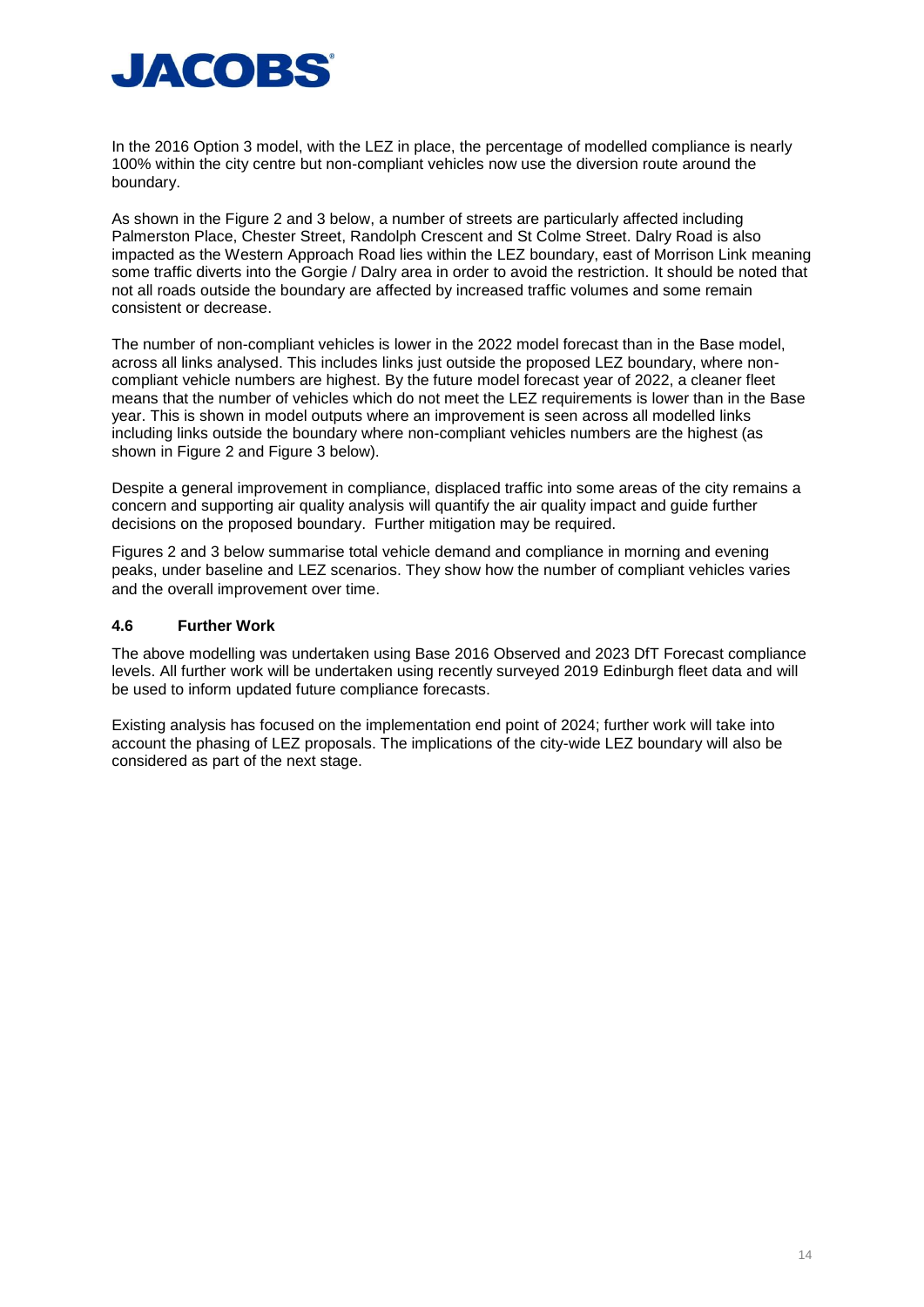

<span id="page-14-0"></span>

#### **Figure 2: AM comparison of compliant and non-compliant vehicles by diversion route street and assessment year**

■ Compliant ■ Non-compliant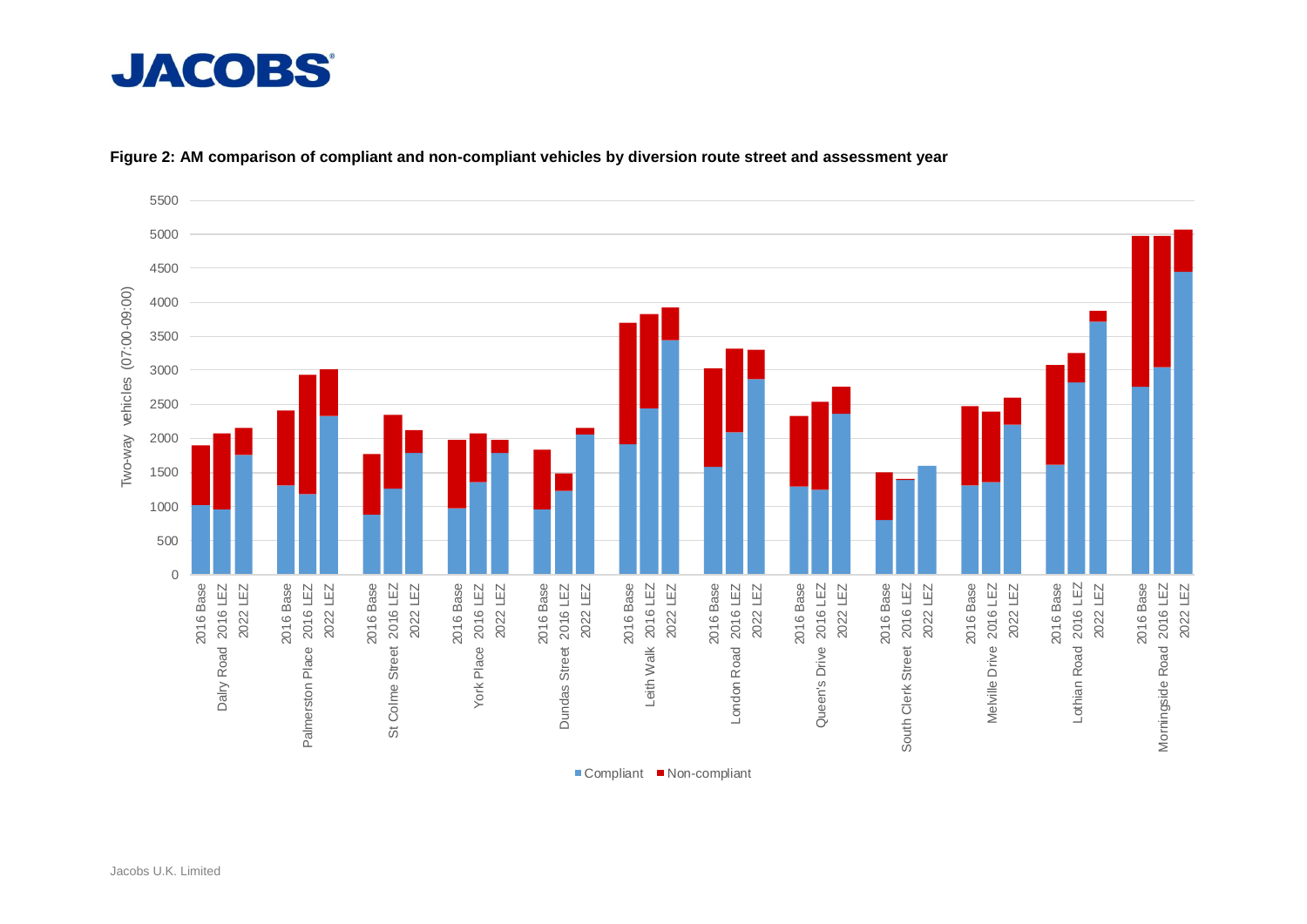# **JACOBS®**

<span id="page-15-0"></span>

#### **Figure 3: PM comparison of compliant and non-compliant vehicles by diversion route street and assessment year**

■ Compliant ■ Non-compliant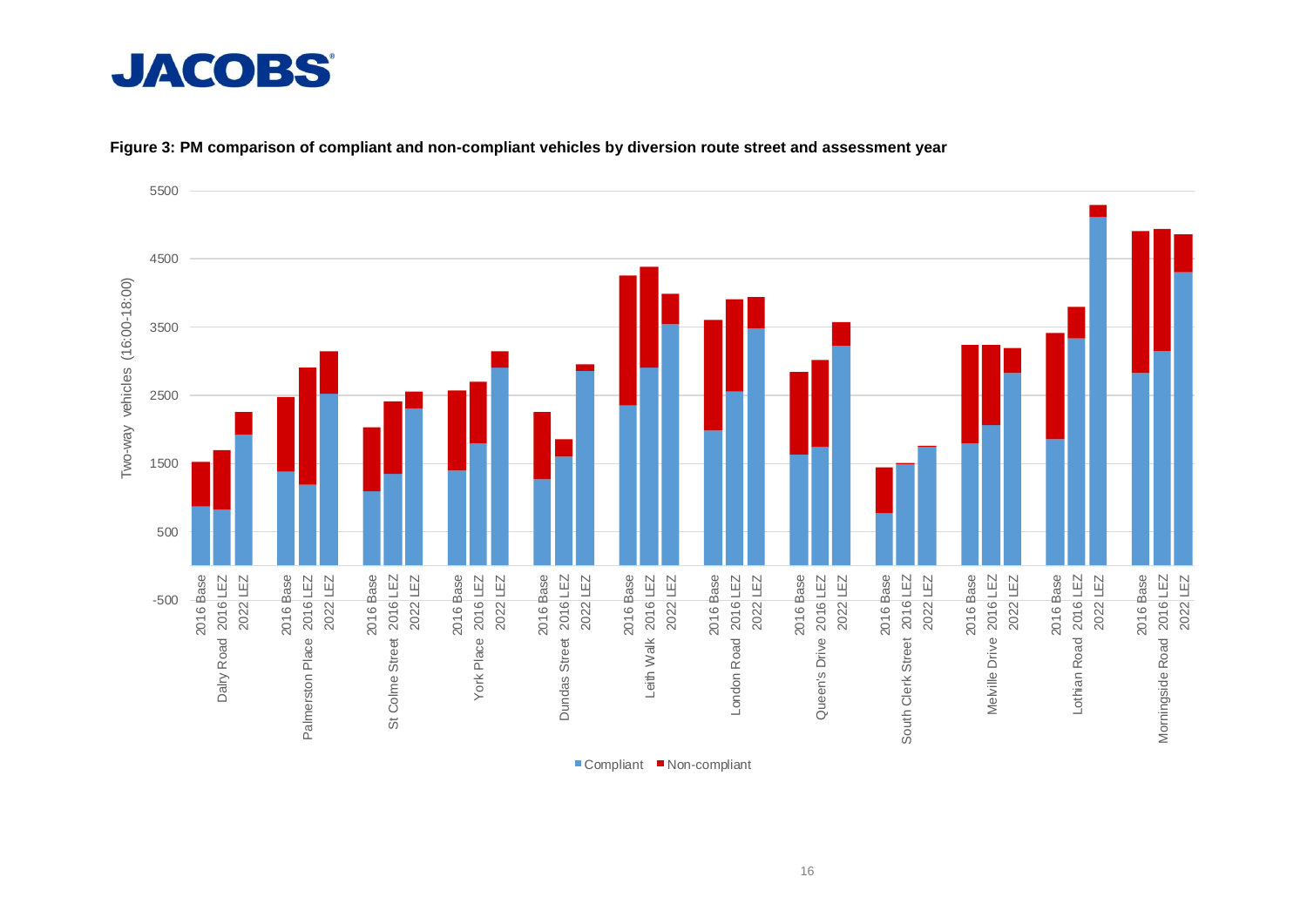

# <span id="page-16-0"></span>**5. Impacts**

This analysis presents impacts in four different sections: number of vehicles affected, businesses, people & communities, and costs of vehicle replacement. Mitigation has also been highlighted throughout the impact analysis and in the final "Recommendations and mitigation" section. These impacts are discussed in this section briefly as for this interim stage of analysis it was key to focus on the areas where impacts would be significant, such as businesses and people & communities.

#### <span id="page-16-1"></span>**5.1 Number of vehicles affected**

By showing the number of trips taken into the city centre and city wide by different types of vehicles and how compliant they are with the proposed emission standard , the number of trips that would no longer be permitted and where individuals and businesses need to make some sort of change can be observed. This change could be altering a route, cancelling the trip, changing mode of transport, or upgrading vehicle. The Scottish Government LEZ will be penalty based<sup>20</sup> which will contribute to a higher compliance rate than other cities in the UK but foregoes the possibility of ongoing revenues being generated from the LEZ.

The table below presents a summary of compliance rates for both LEZ boundaries. This is based on the November 2016 traffic data survey for the city centre boundary and DVLA vehicle registration data from 2018 for the city wide boundary.

| Table 3: Number of non-compliant vehicles as a percentage of each vehicle type, by LEZ |  |
|----------------------------------------------------------------------------------------|--|
| boundary                                                                               |  |

| LEZ boundary       | <b>HGV</b> | LGV   | Car   |
|--------------------|------------|-------|-------|
| City centre (2016) | 62.1%      | 93.4% | 39.5% |
| City wide (2018)   | 62.9%      | 83.3% | 33.7% |

#### <span id="page-16-2"></span>**5.2 Businesses**

Businesses are one of the main groups affected by the LEZ and some sectors will be affected more than others due to differing levels of reliance on transport and ability to replace vehicles: for example, a painter/decorator that operates as a sole trader will be heavily reliant on their LGV to collect and store materials and travel to a client.

Small businesses will be less able to replace a non-compliant second hand LGV purchased recently with a compliant vehicle than a larger business that has access to cheaper finance and more able to alter plans to upgrade earlier than expected. Some businesses will be able to invest in new vehicles or adapt to a LEZ to continue operations but others may be no longer be able to operate therefore reducing economic activity. Given that 91% of businesses in Edinburgh are micro/small<sup>21</sup>, their role within the economy and society is significant. Transport Scotland's LEZ survey results, case studies, and discussions with industry bodies confirmed that businesses are concerned by the LEZ for a number of reasons: increase in costs, maintaining operations, replacing/retrofitting vehicles, and staff travel at atypical times.

Edinburgh's role as an economic hub is also highlighted by the fact that 51 percent of businesses that responded to Transport Scotland's LEZ survey visit Edinburgh's city centre at least once a week. There are a range of opportunities for mitigation of negative impact on small business activity through effective communications and awareness raising, providing links to programmes that can assist

[https://www.parliament.scot/S5\\_Bills/Transport%20\(Scotland\)%20Bill/SPBill33AS052019.pdf](https://www.parliament.scot/S5_Bills/Transport%20(Scotland)%20Bill/SPBill33AS052019.pdf) <sup>21</sup> City of Edinburgh Council, 2019, *Edinburgh by Number 2018*, [http://www.edinburgh.gov.uk/info/20247/edinburgh\\_by\\_numbers/1012/edinburgh\\_by\\_numbers](http://www.edinburgh.gov.uk/info/20247/edinburgh_by_numbers/1012/edinburgh_by_numbers)

<sup>&</sup>lt;sup>20</sup> The Transport Bill indicates that driving in contravention of the LEZ's emission standards will incur a penalty charge: 1 (2)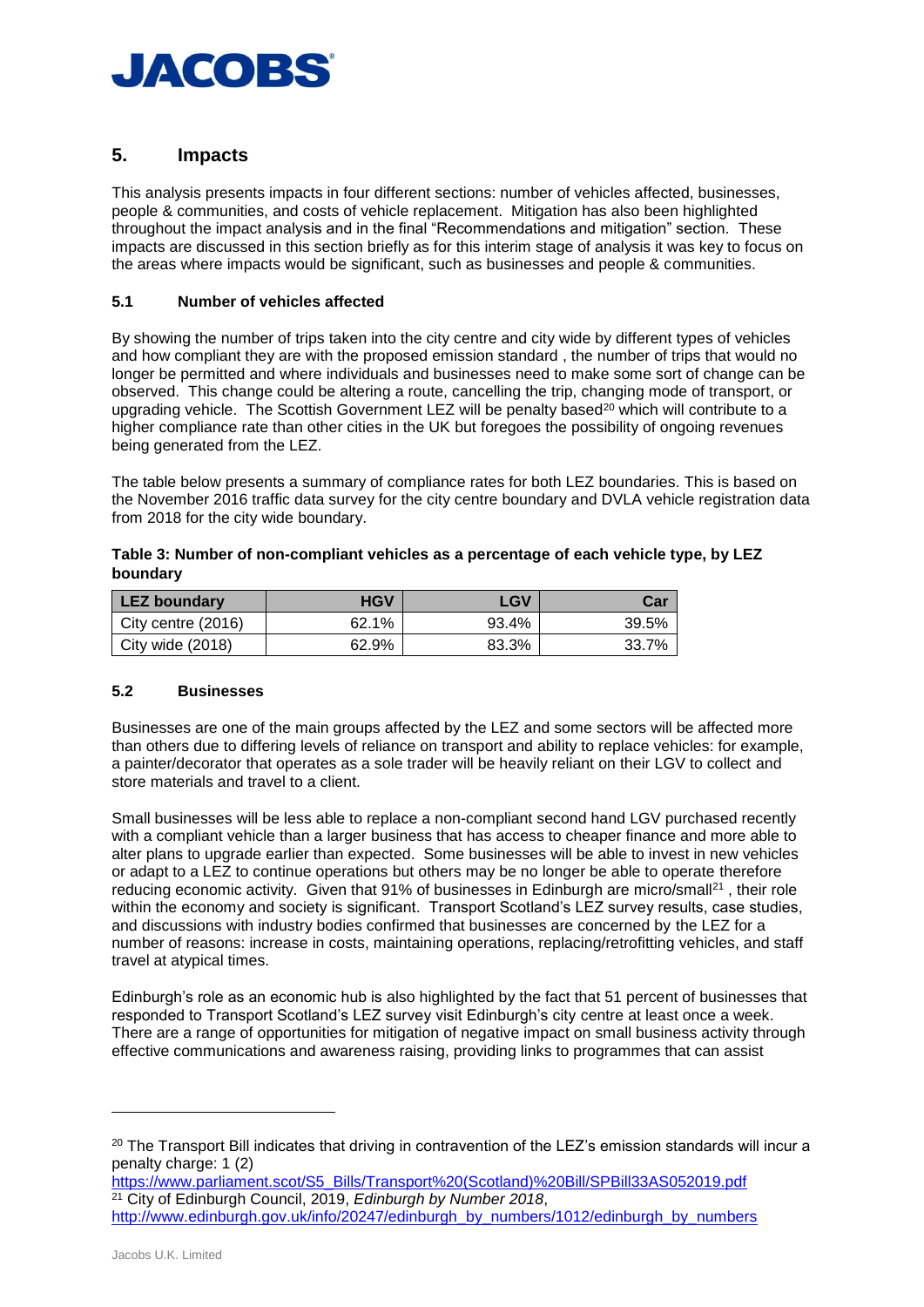

businesses to change their vehicles through rental, lease or electric vehicles, as well as the provision of financial support.

Delays to retrofitting vehicles and the availability of compliant vehicles are concerns for commercial fleet operators (LGV, HGV, bus and coach) in a number of sectors: public transport provision, freight, waste collection, and construction. The Scottish Government is providing certification of approved retrofit and increasing capacity of retrofit, but to date only covers a limited range of vehicles. According to key stakeholders in the sector, there is opportunity for market expansion in the vehicle rental and lease business which would also present a solution to both businesses and people alike.

#### <span id="page-17-0"></span>**5.3 People & Communities**

When a LEZ is introduced, individuals who have a non-compliant vehicle need to make a decision: shift to a different mode of travel, change their vehicle, change the trip destination or cancel the trip. Similar to businesses, for some people this will not be an issue and they will change their behaviour without significant impact on their daily lives. Certain groups will be disproportionately affected by a LEZ because of their characteristics, for example, if they are mobility impaired. This is addressed in more detail in section 3 of this report.

The LEZ will have positive impacts on people's health through improved air quality. This is currently being assessed with further benefits from the LEZ including increases in active travel and improvements to the quality of public space as traffic and noise pollution decrease.

#### <span id="page-17-1"></span>**5.4 Cost of vehicle replacement**

This section sets out the financial and economic cost associated with replacing non-compliant vehicles as a result of implementing a LEZ.

At the heart of the LEZ implementation is a desire for people to be driving cleaner vehicles. LEZs in Edinburgh have been developed and will be implemented alongside a range of wider policy interventions that work to change people's behaviours and encourage the use of sustainable travel modes and where vehicles are used, for them to be as low emission as possible. These policy interventions include the City Centre Transformation and the City Mobility Plan, Electric Vehicle Action Plan, and parking policies.

However, as a result of LEZ implementation, it will mean that for some businesses and people, money will be spent on changing vehicles that otherwise would not have been spent (but would be spent in future years when existing vehicles come to the end of the use). Vehicles will be replaced earlier than expected meaning its operational life is cut short and an asset value is reduced or lost, and people will have to spent time and effort changing their vehicles.

[Figure 4](#page-18-4) below summarises the different costs of replacing non-compliant vehicles as part of the ongoing analysis.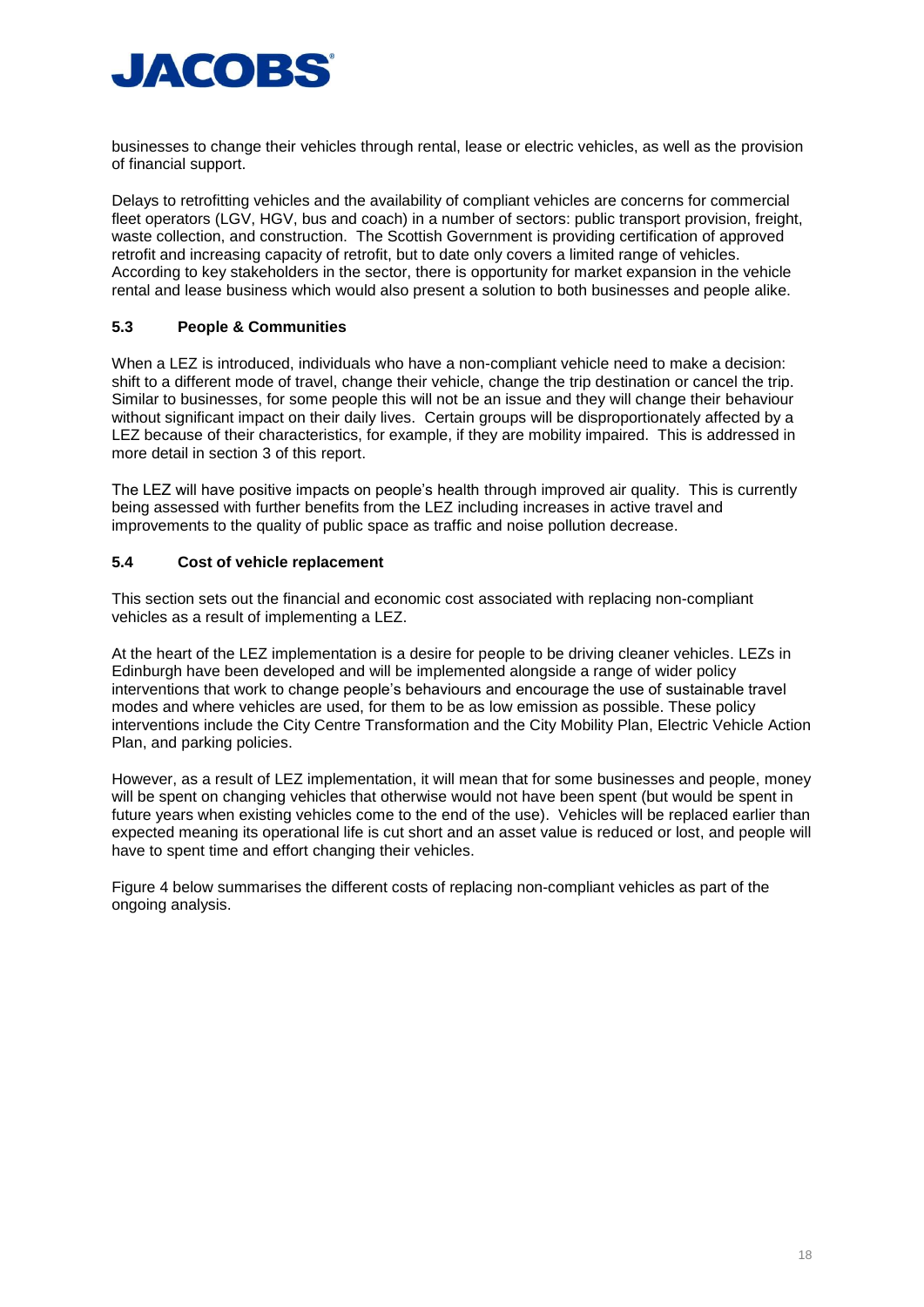

# <span id="page-18-4"></span>**Figure 4: Cost of replacing non-compliant vehicles**



# <span id="page-18-0"></span>**6. Mitigation options**

This section of the report sets out options to mitigate the negative impacts of the LEZ and work towards an improved outcome.

#### <span id="page-18-1"></span>**6.1 Communications**

Interviews, case studies, and surveys conducted in relation to the LEZ highlight the need for communications about the LEZ scheme to be widespread and easily understood. CEC should ensure it has a substantial awareness campaign to ensure that people and organisations are prepared for the LEZ. This will prevent people from being caught out by the LEZ and their usual routines being negatively disrupted.

Communications must be accessible to all including non-English speaking communities, groups that have a low awareness of LEZs, people that are most likely to be impacted (such as those identified as affected populations through the IIA). Communications will need to extend regionally and link in with wider Scottish Government Communication to ensure comprehensive and consistent messaging.

#### <span id="page-18-2"></span>**6.2 Hardship fund for SMEs and specific households**

The IIA shows that certain groups within society should be protected from the negative effects of a LEZ because they are being disproportionately affected by it and have limited ability to avoid the impacts. CEC and the SG should work together to ensure effective delivery of available funding to support these groups.

#### <span id="page-18-3"></span>**6.3 Extension of grace periods**

-

In the current draft of legislation<sup>22</sup>, grace periods are currently defined as being between 1-4 years. Grace periods are one of the factors that can help to offset some of the greatest negative impacts on people and businesses. CEC could consider applying longer grace periods to help offset the impacts of LEZs.

<sup>22</sup> Scottish Government, 2019, *Transport (Scotland) Bill*, [https://www.parliament.scot/S5\\_Bills/Transport%20\(Scotland\)%20Bill/SPBill33AS052019.pdf](https://www.parliament.scot/S5_Bills/Transport%20(Scotland)%20Bill/SPBill33AS052019.pdf)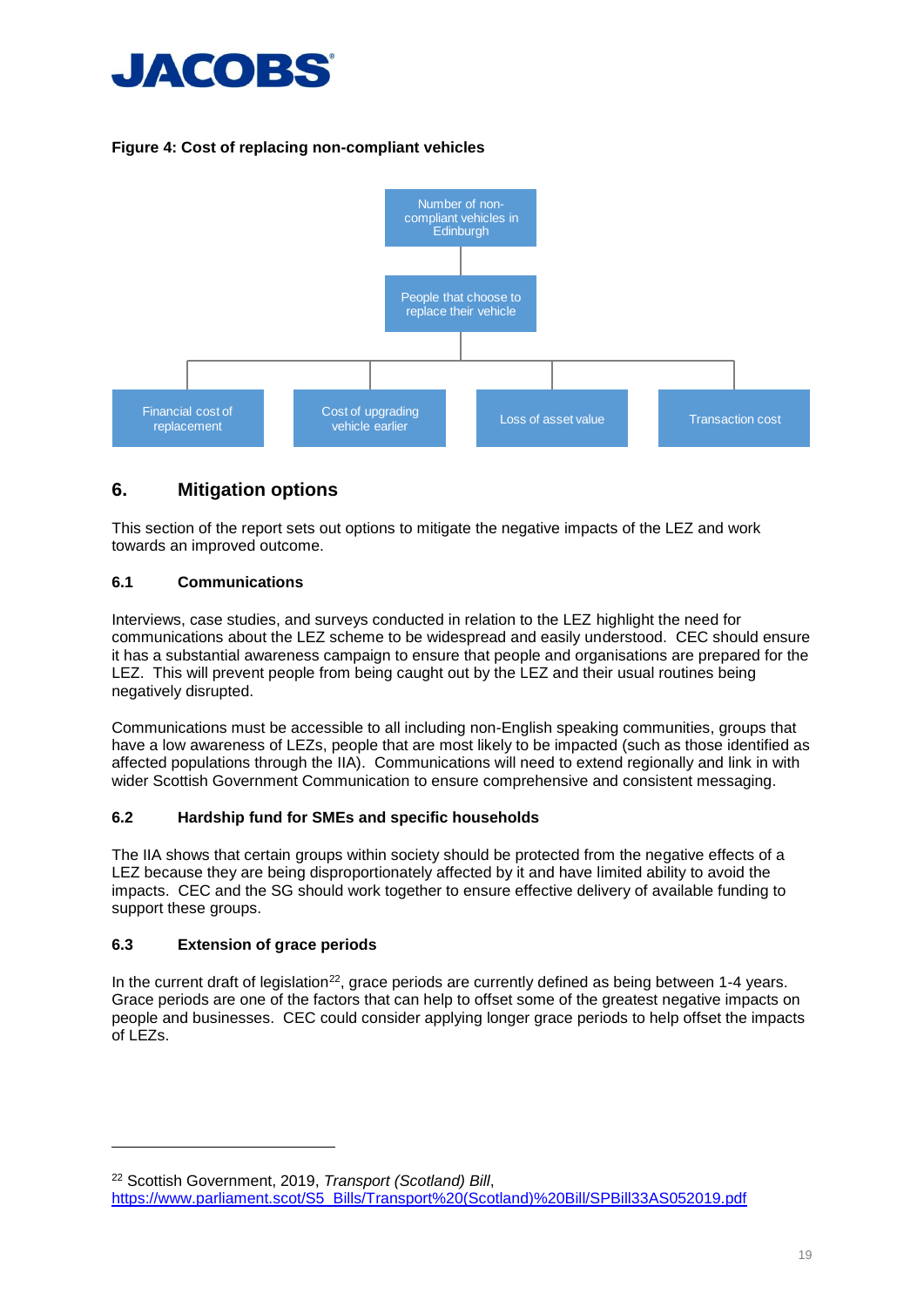

## <span id="page-19-0"></span>**6.4 Changing the operational time of the LEZ**

While the proposals are for CEC to run the LEZ 24 hours a day, 7 days a week, Section 13 (1) of the Transport Bill<sup>23</sup> allows the scheme to run at different hours of the day.

Issues have been raised in relation to vehicle availability and retrofit capacity. One way to offset the impact on operations affected by this constraint may be to consider whether there is a case to consider varied hours of operation.

#### <span id="page-19-1"></span>**6.5 Further research**

-

Analysis the 2019 fleet data and further transport and air quality testing will allow more robust conclusions to be reached about the impact of the LEZ. Modelling of the implementation and operational costs of the LEZ will also feed into the design and enforcement of the LEZ and will be informed as the rest of the regulatory regime is developed by Scottish Government.